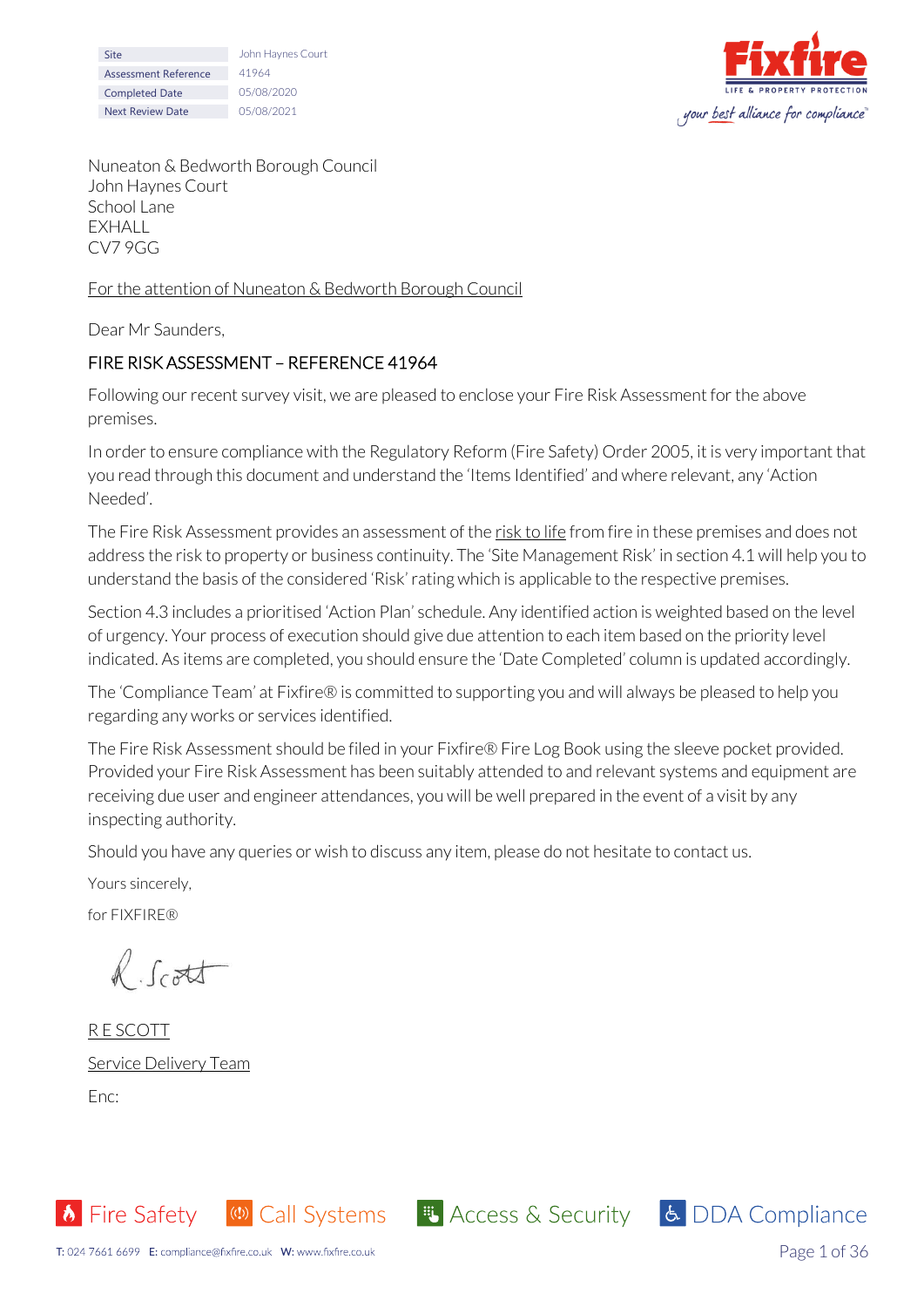| Site                    | John Haynes Court |
|-------------------------|-------------------|
| Assessment Reference    | 41964             |
| <b>Completed Date</b>   | 05/08/2020        |
| <b>Next Review Date</b> | 05/08/2021        |



#### Fire Risk Assessment  $\circledR$

## John Haynes Court

School Lane EXHALL CV7 9GG

## Assessment Reference: 41964



Front elevation







Page 2 of 36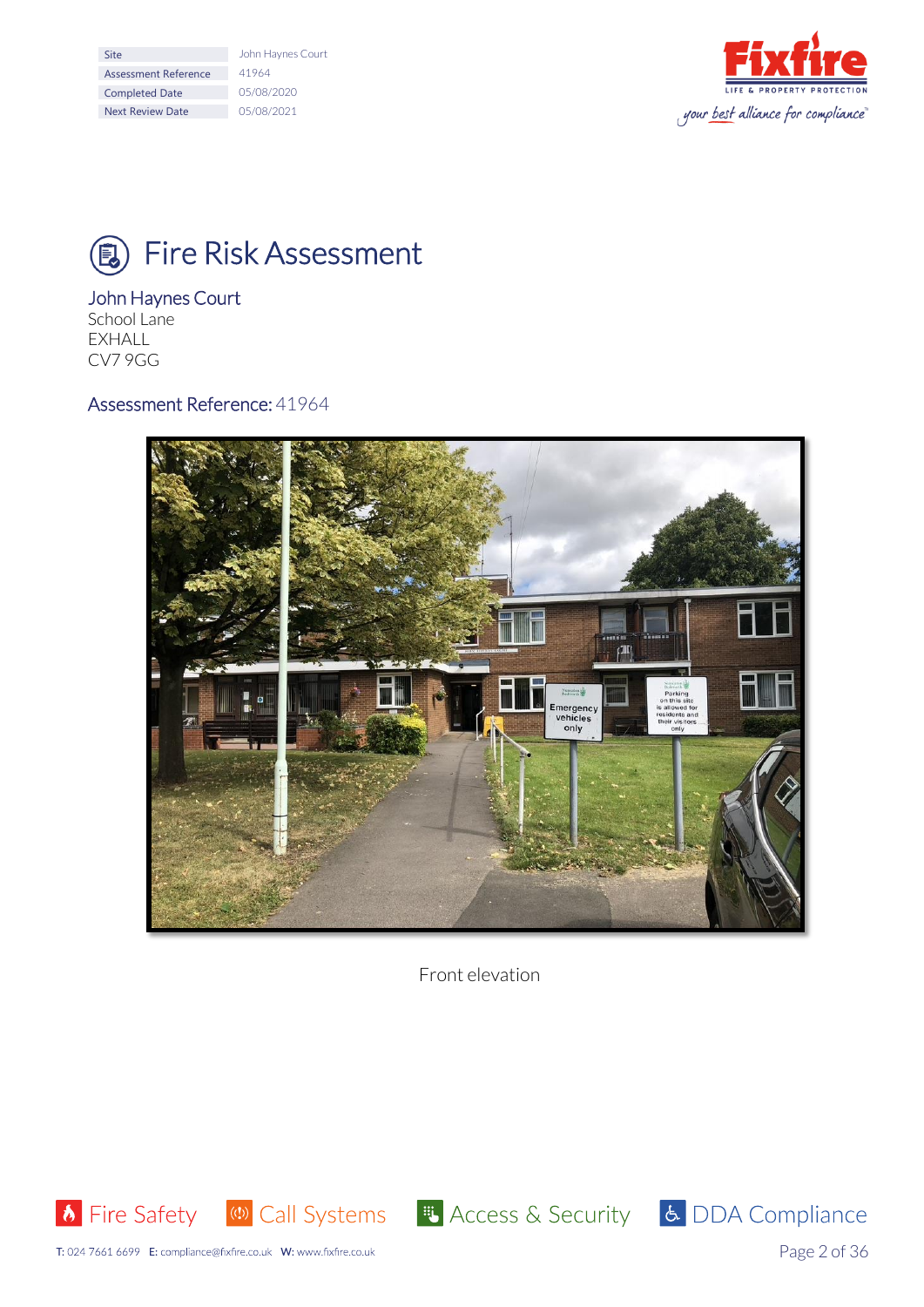| Site                    | John Haynes Court |
|-------------------------|-------------------|
| Assessment Reference    | 41964             |
| <b>Completed Date</b>   | 05/08/2020        |
| <b>Next Review Date</b> | 05/08/2021        |



## <span id="page-2-0"></span>1. Contents

| 4.3. |  |
|------|--|
| 4.4. |  |
|      |  |
|      |  |
|      |  |
|      |  |
|      |  |
| 5.4. |  |
|      |  |
| 5.6. |  |
| 5.7. |  |
|      |  |
|      |  |
|      |  |
| 6.1. |  |
|      |  |

**b** Fire Safety



Page 3 of 36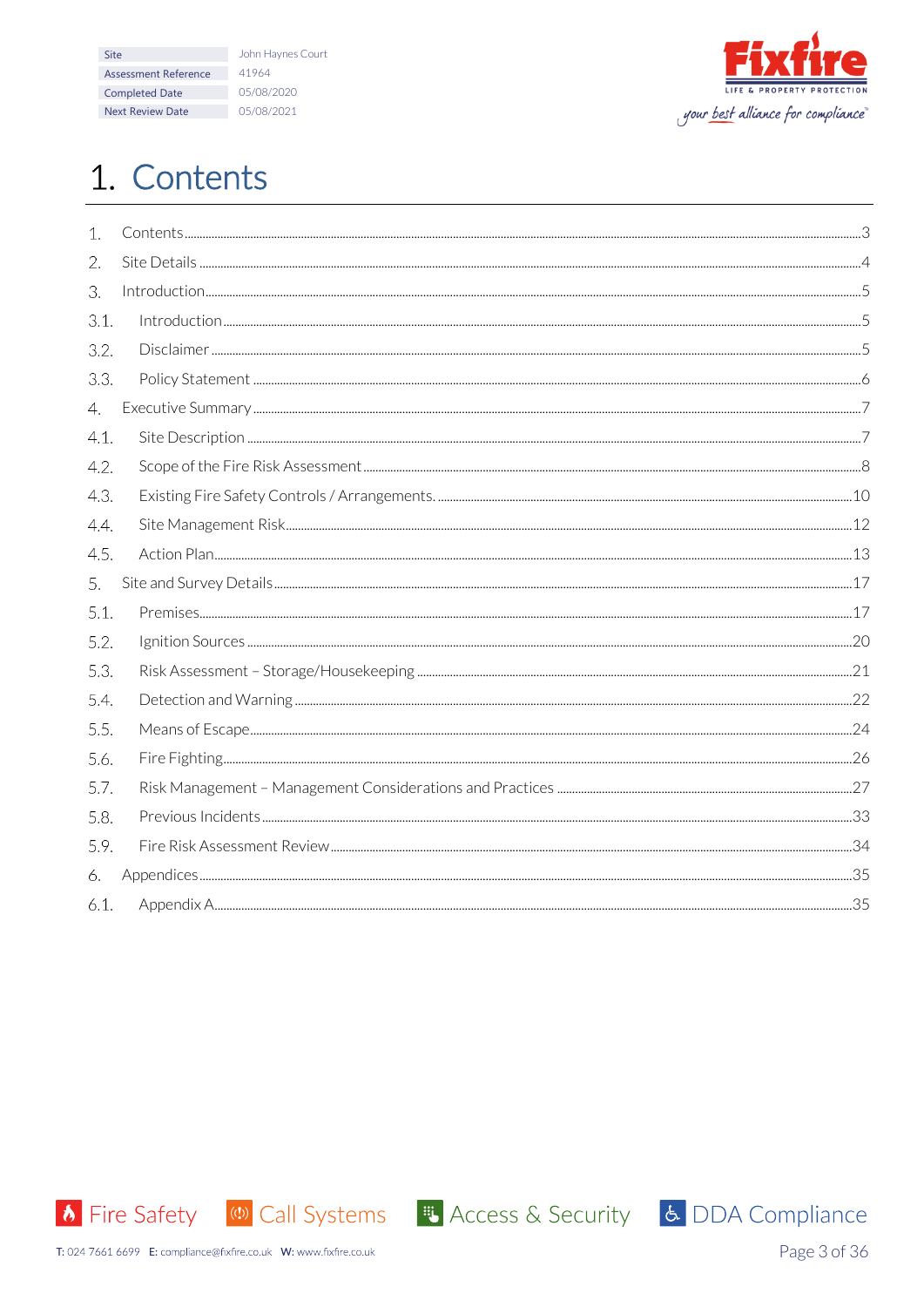| <b>Site</b>             | John Haynes Court |
|-------------------------|-------------------|
| Assessment Reference    | 41964             |
| <b>Completed Date</b>   | 05/08/2020        |
| <b>Next Review Date</b> | 05/08/2021        |



# <span id="page-3-0"></span>2. Site Details

The Regulatory Reform (Fire Safety) Order 2005 Fire Risk Assessment

## Produced For

## Nuneaton & Bedworth Borough Council

| <b>Client Address:</b>      | Gresham Road Depot<br>Gresham Road<br>Nuneaton<br><b>CV107QR</b> |
|-----------------------------|------------------------------------------------------------------|
| Property Code / UPRN:       | Not provided                                                     |
| <b>Enforcing Authority:</b> | Warwickshire Fire & Rescue Service                               |
| Site Name:                  | John Haynes Court                                                |
| Site Address:               | School Lane<br><b>EXHALL</b><br>CV79G                            |

| Site Responsible Person: | Nuneaton & Bedworth Borough Council |
|--------------------------|-------------------------------------|
|                          |                                     |

Site Telephone No: 024 7637 3713

Site Contact: Barry Woodier - ILO

Date of Assessment: 05/08/2020

Suggested Date for Review: 05/08/2021

Fixfire® Assessor: Kevin Rogers MIFireE

Fixfire<sup>®</sup> Head Office Address: Fixfire®

Mayflower House Bodmin Road Coventry CV2 5DB

Head Office Telephone No: 024 7661 6699



<sup>(1)</sup> Call Systems | iij Access & Security | & DDA Compliance

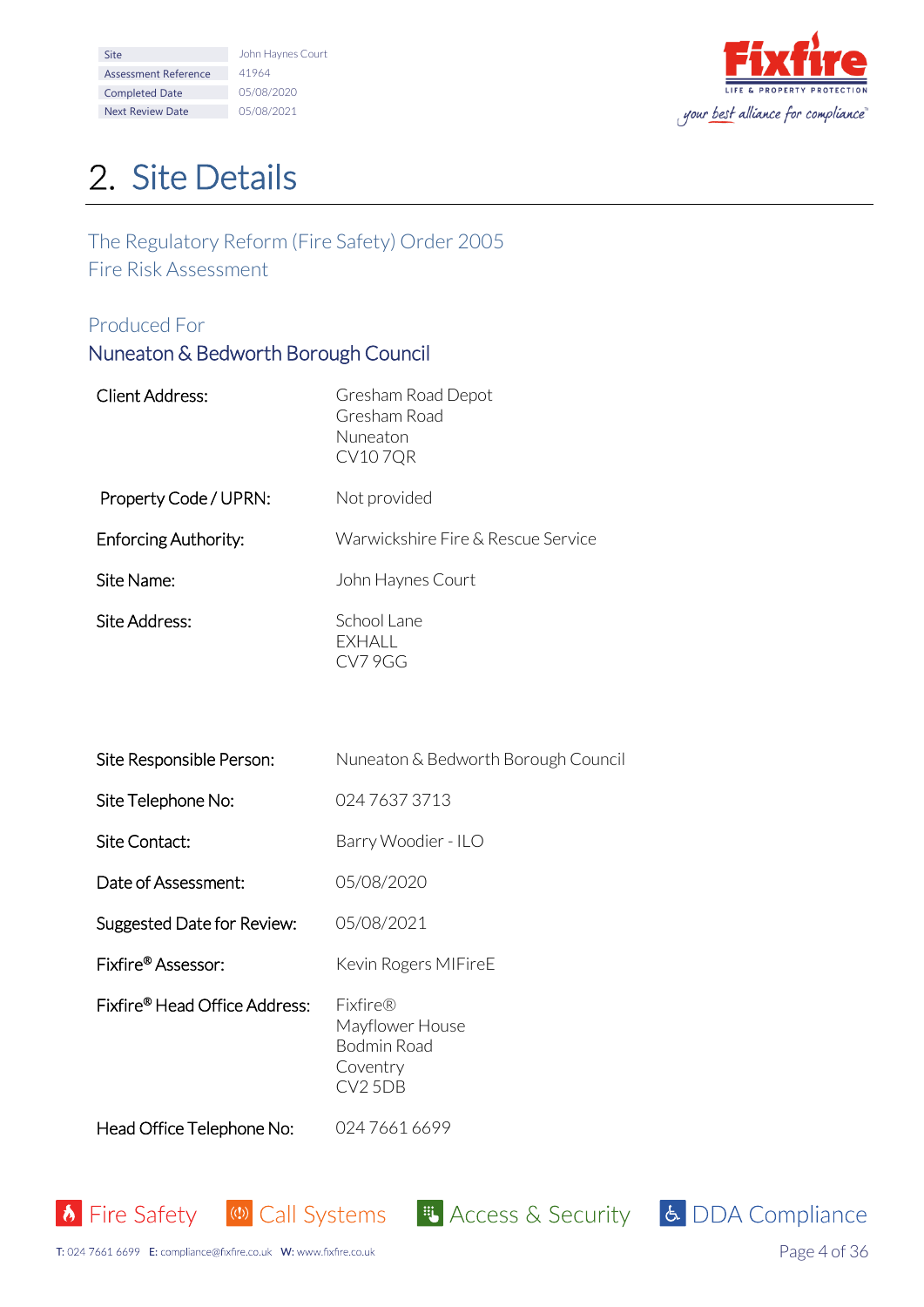| Site                    | John Haynes Court |
|-------------------------|-------------------|
| Assessment Reference    | 41964             |
| <b>Completed Date</b>   | 05/08/2020        |
| <b>Next Review Date</b> | 05/08/2021        |



# <span id="page-4-0"></span>3. Introduction

## <span id="page-4-1"></span>3.1. Introduction

This Fire Risk Assessment is carried out under the Regulatory Reform (Fire Safety) Order 2005.

The purpose of the risk assessment is to help management decide whether the fire safety measures in place are adequate.

Where deficiencies are identified by the Compliance Consultant these are highlighted in the action plan with recommended time scales for action to be taken to reduce the risk of harm from fire. Management are provided with the action plan to consider how to proceed.

If the responsible manager should decide not to take any of the actions recommended they should update the risk assessment action plan with the reasons for their decision. The Compliance Consultant will base their recommendations on the standards and conditions in place at the time of the assessment.

## <span id="page-4-2"></span>3.2. Disclaimer

This Fire Risk Assessment has been completed by a Fixfire® accredited Compliance Consultant. The Assessment has been conducted and completed exercising all reasonable skill and care. The content of this Assessment is based on observations and the information and access provided at the time to the Consultant. All such information is accepted in good faith as being factual, accurate and a valid representation of the situation on the day of the assessment.

No guarantee can be given that any subsequent visit by inspectors with statutory powers may result in other breaches of legislation being found. Whilst every care is taken to interpret current legislation and Approved Codes of Practice(s), these can only be authoritatively interpreted by Courts of Law.

Fixfire® cannot accept responsibility to any parties whatsoever, following the issue of this report, for matters arising, which may be considered outside the scope of works.

Fixfire® has assumed that all relevant building regulations were complied with in the construction of the premises, including any extension(s), conversion(s), renovation(s) and refurbishment(s). The survey may have included roof spaces or other hidden areas in the premises except where there was an obvious fire hazard that reasonably required further investigation.

The assessment is issued in confidence and Fixfire® cannot accept any responsibility to any third parties to whom this assessment may be circulated, in part or in full, and any such parties rely on the contents of this assessment solely at their own risk.

Please note: Fixfire® accepts no responsibility for any fire that may occur on the premises. This risk assessment, if acted upon, will reduce the likelihood of a fire occurring, it will not guarantee that a fire will never occur. If you follow the advice, the effects of fire will be mitigated. You must ensure that you have the appropriate insurance in place to cover any loss or damage in the event of a fire.

© Call Systems File Access & Security 6 DDA Compliance



**8** Fire Safety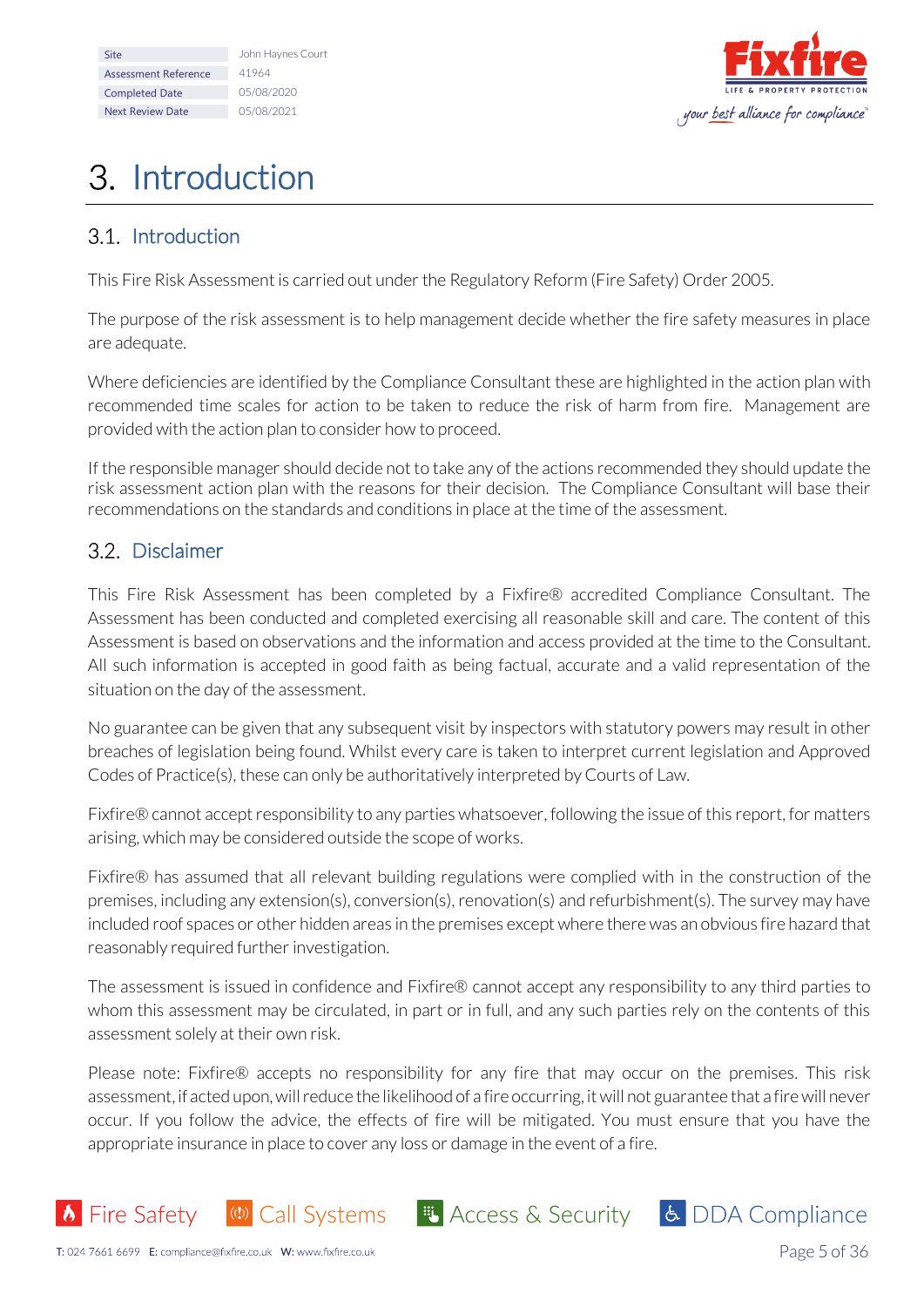| Site                    | John Haynes Court |
|-------------------------|-------------------|
| Assessment Reference    | 41964             |
| <b>Completed Date</b>   | 05/08/2020        |
| <b>Next Review Date</b> | 05/08/2021        |



This Fire Risk Assessment provides an assessment of the risk to life from fire in these premises. It does not address the risk to property or business continuity from fire.

The Responsible Person(s) needs to understand that the assessment is there to assist them in helping their employer meet their statutory responsibilities under fire safety law. It should be referred to regularly and updated accordingly.

## <span id="page-5-0"></span>3.3. Policy Statement

This Fire Risk Assessment has been undertaken in accordance with Publicly Available Standard PAS 79:2012 (British Standard Institute): Fire Risk Assessment – Guidance and a recommended methodology.

This document has been checked against the original data supplied by the Consultant. We certify that this is a true copy of the information and that the risk identified is a reflection of the condition of the premises at the time of the survey.

Due consideration should be given to this risk assessment and its recommendations and it should form the basis of setting up and implementing your system of control.

Yours faithfully for FIXFIRE®

Kutkgass

Kevin Rogers MIFireE Senior Compliance Consultant

E-mail: [kmr@fixfire.co.uk](mailto:kmr@fixfire.co.uk) Mobile:07817 202913

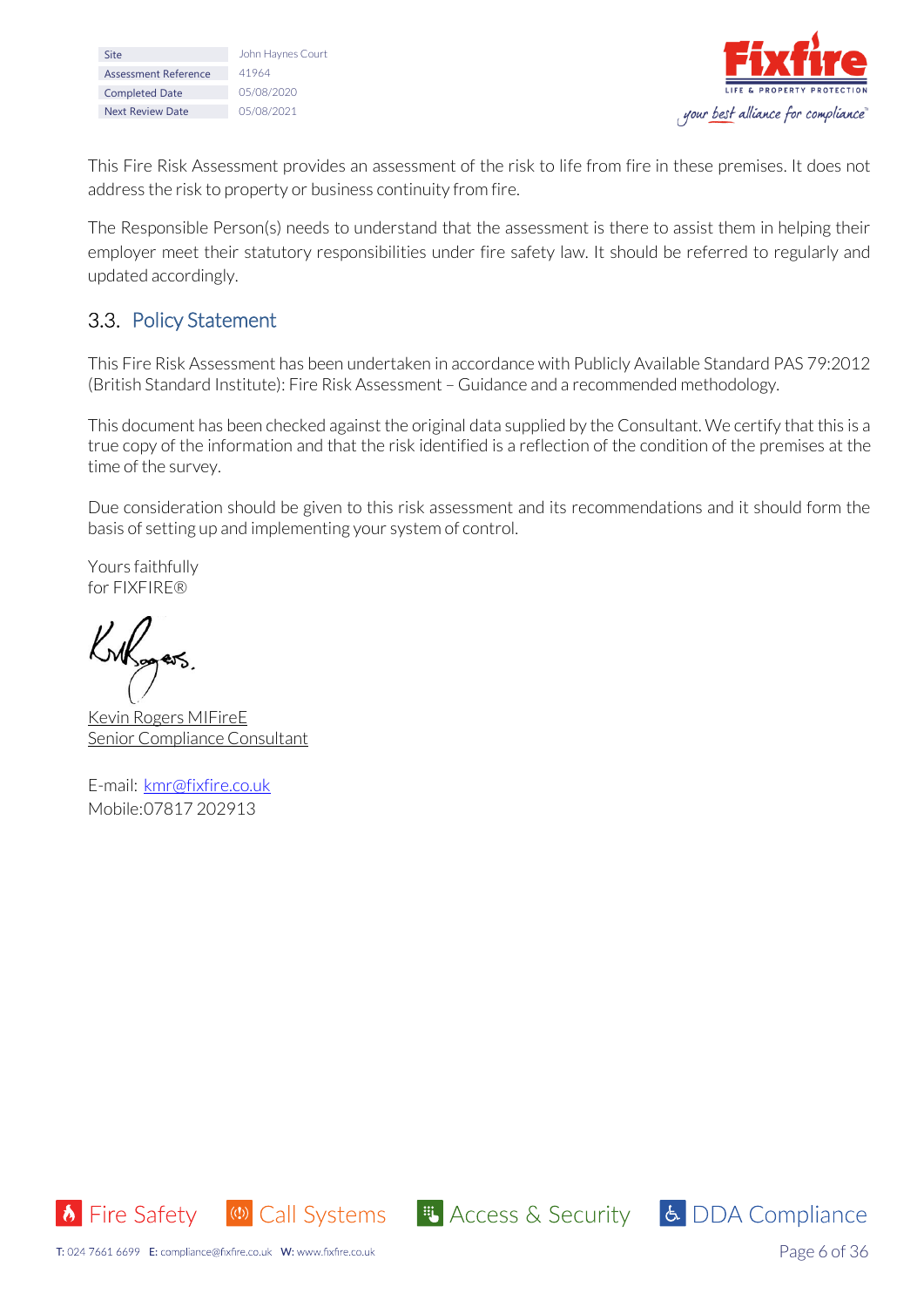| <b>Site</b>                 | John Haynes Court |
|-----------------------------|-------------------|
| <b>Assessment Reference</b> | 41964             |
| <b>Completed Date</b>       | 05/08/2020        |
| <b>Next Review Date</b>     | 05/08/2021        |



## <span id="page-6-0"></span>4. Executive Summary

## <span id="page-6-1"></span>4.1. Site Description

Nuneaton and Bedworth Borough Council (NBBC) manages the independent living accommodation; which does not contain care home facilities or sheltered living accommodation. Therefore, the following guidance has been utilised 'Fire Safety in Purpose-Built Blocks of Flats' issued by the Local Government Association.

NBBC has adopted a 'stay put' policy for this premises.

John Haynes Court is a purpose-built residential retirement property consisting of two storeys, containing 32 flats. There is a main entrance to the front of the premises. The property is designed with three stairways.

Externally, there are paved walkways immediately outside the main entrance and car parking to the front of the block. A secure bin store is located on the ground floor.

Most fire safety compliance records (relating to statutory service and maintenance) for this property are held on site; some records are held centrally.

■ Access & Security

There were no further exceptional fire hazards identified during this assessment other than what is highlighted within Section 4.5 of this report.



Page 7 of 36

& DDA Compliance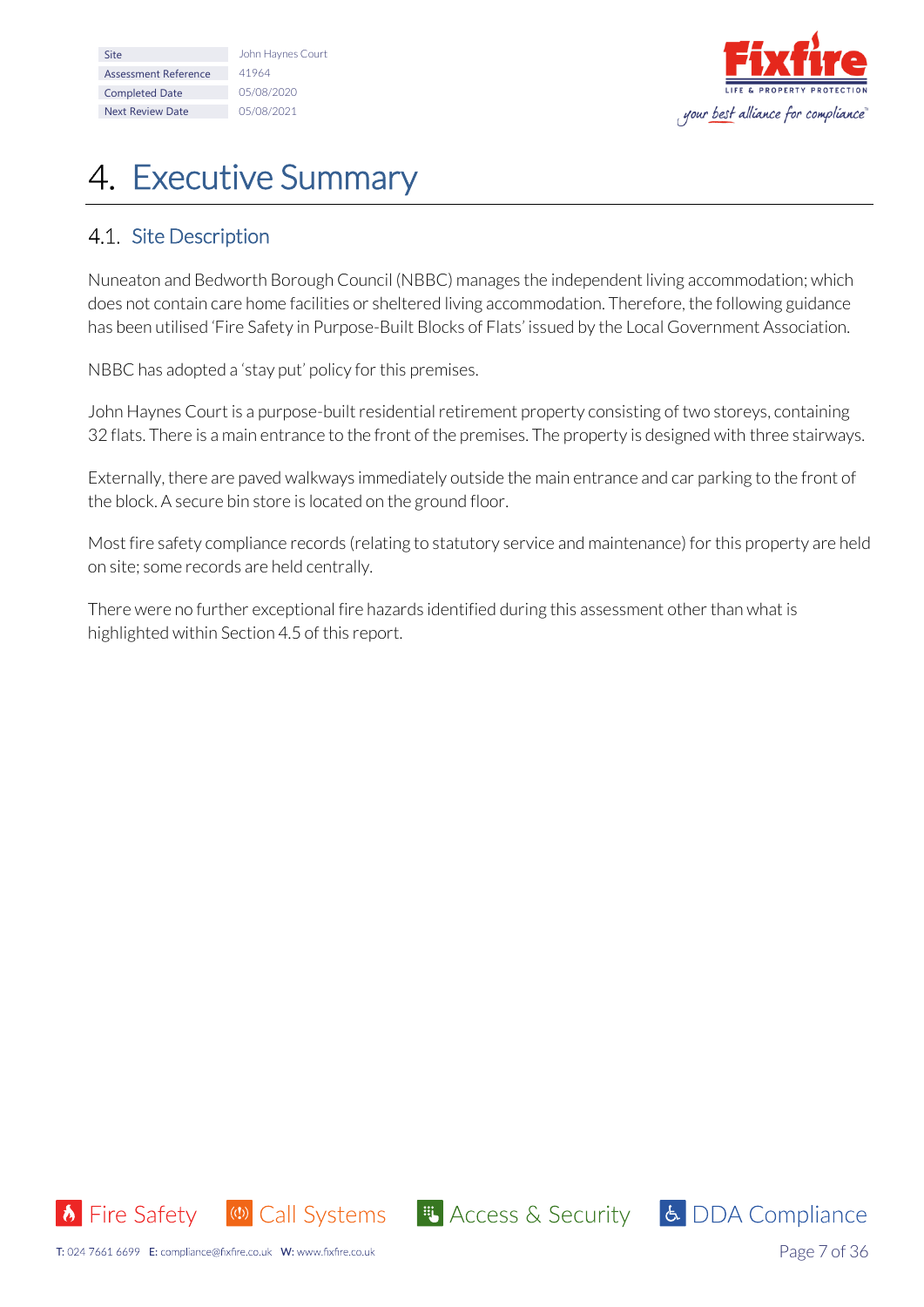| <b>Site</b>             | John Haynes Court |
|-------------------------|-------------------|
| Assessment Reference    | 41964             |
| <b>Completed Date</b>   | 05/08/2020        |
| <b>Next Review Date</b> | 05/08/2021        |



## <span id="page-7-0"></span>4.2. Scope of the Fire Risk Assessment

#### • The following areas were assessed:

- Managers office.
- Laundry.
- Plant rooms.
- Staircases.
- Corridors.
- Lounges.
- Store rooms.
- Bin room.
- Entrances.
- External and internal circulation routes.
- Areas inaccessible during visit:

All communal areas were accessible.

#### • Did the fire risk assessment include the examination of at least a sample of flat entrance doors?

The doors inspected were fire resisting and fitted with a self-closing devices which operated effectively.

Note: Although sample flat entrance doors were inspected, be aware that this only enables the Fire Risk Assessor to assess the standard of structural fire protection on a general basis; this does not confirm the standard of all flat entrance doors which may require further inspection if further information becomes available.

• Does the property have a loft space?

No

Access to Loft achieved?

N/A

• Loft Access Details or reasons why access could not be achieved

N/A

• Are there any corresponding Fire Action Plan items regarding the loft space?

N/A

**b** Fire Safety



© Call Systems File Access & Security 6 DDA Compliance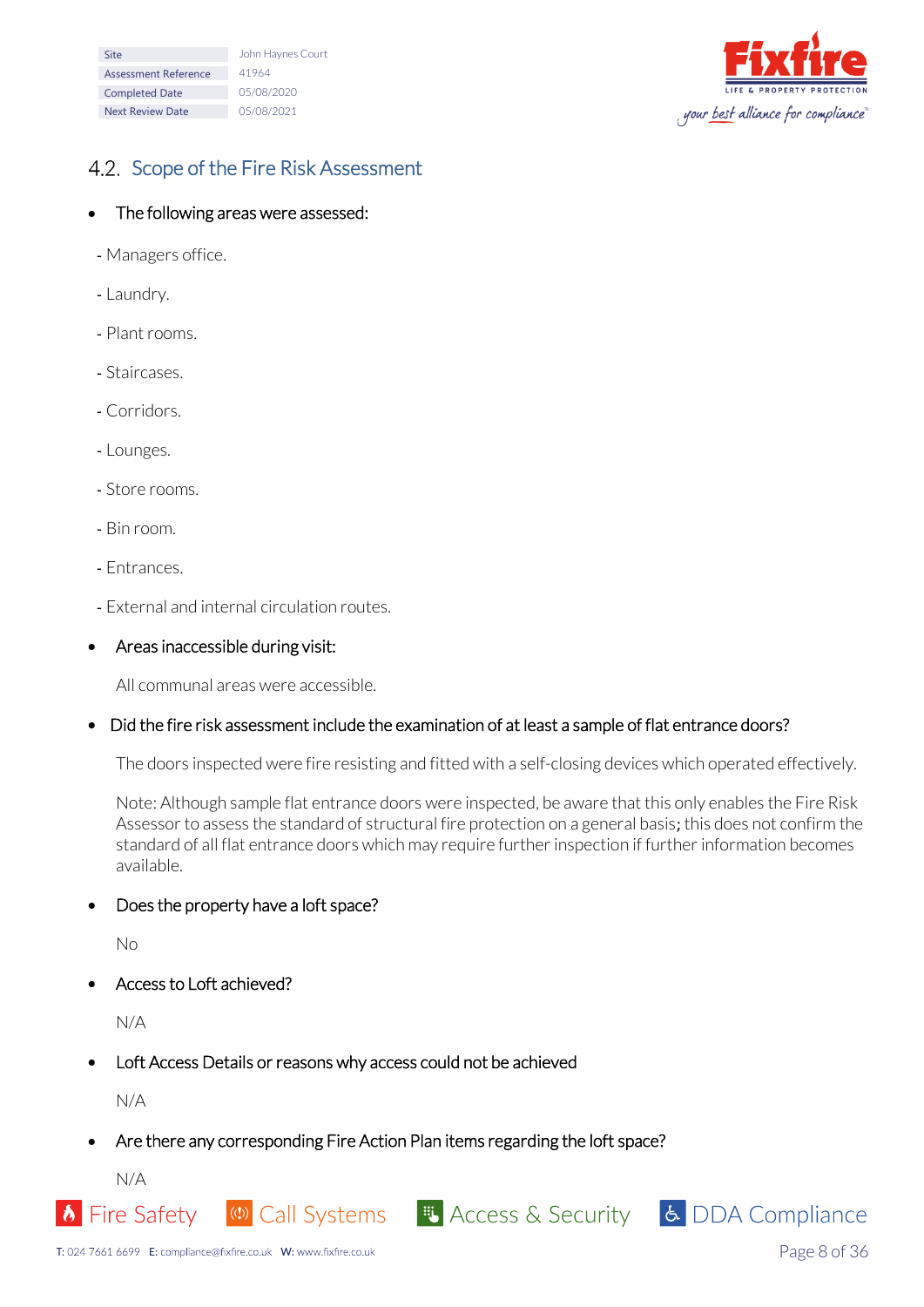| <b>Site</b>             | John Haynes Court |
|-------------------------|-------------------|
| Assessment Reference    | 41964             |
| <b>Completed Date</b>   | 05/08/2020        |
| <b>Next Review Date</b> | 05/08/2021        |



#### • Type of Fire Risk Assessment:

The assessment carried out was a Type 1 assessment and did not include areas below normal floor level or above false ceilings unless these areas were readily accessible. Therefore, no 'intrusive' or 'destructive' inspections of compartmentation or voids was carried out. No responsibility, therefore, is accepted by the consultant for issues relating to compartmentation which could not be viewed or identified at the time of the survey.

Note: If a greater degree of destructive inspection is deemed to be necessary, refer to Fire Action Plan below.

The risk assessment was undertaken in accordance with general risk assessment principles in order to identify hazards that could contribute to injury of persons using to the building. The consultant was not provided with any building or equipment drawings or past planning applications or submissions, therefore the information contained within this report was obtained during the site survey, from information obtained from the 'Responsible Person' or members of staff with varying levels of responsibility, if on site at the time of the survey. Where no members of staff were present, the relevant information was obtained through the visual inspection of the site.

In establishing the final risk analysis, the consultant took into account the nature and design of the building, the occupants, including vulnerable occupants, the protection afforded, safety provisions and any procedural arrangements observed at the time of the assessment.



<mark>も</mark> Access & Security | よ DDA Compliance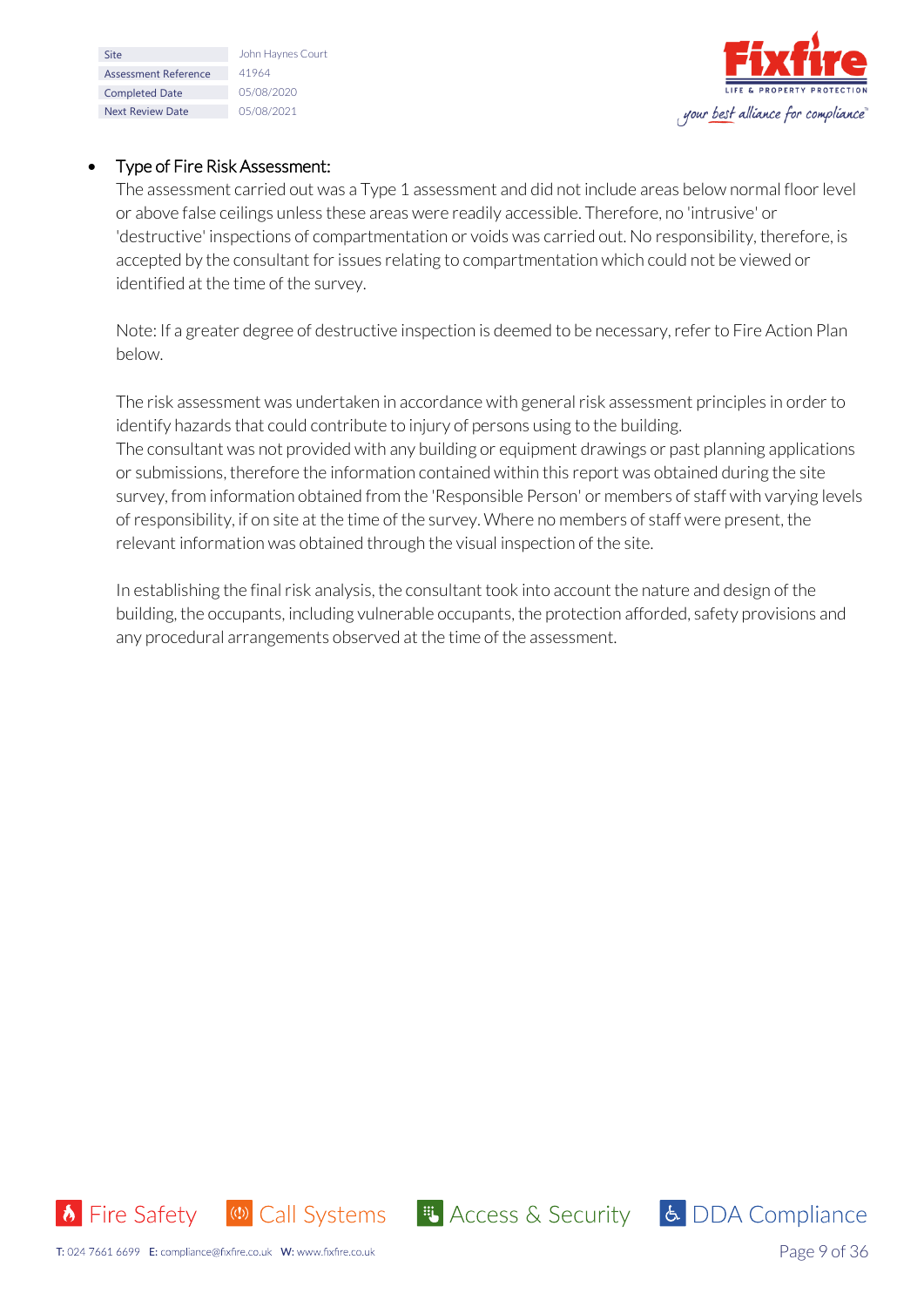| Site                    | John Haynes Court |
|-------------------------|-------------------|
| Assessment Reference    | 41964             |
| <b>Completed Date</b>   | 05/08/2020        |
| <b>Next Review Date</b> | 05/08/2021        |



## <span id="page-9-0"></span>4.3. Existing Fire Safety Controls / Arrangements.

#### • Means of Escape

#### Multiple blocks:

Multiple means of escape in each block are provided by protected corridors, formed by flat entrance doors and fire doors to three staircases. Staircases lead direct to final exits which discharge to adjacent ground level.

A stairlift was present in the staircase and was deemed to be acceptable on the grounds of:

- adequate remaining escape width for the number of persons using the staircase
- appropriate emergency lighting in the staircase
- appropriate compartmentation in the property
- the stairlift being subject to the required testing and maintenance regime.

#### • Structural Fire Protection

Traditionally constructed building with brick walls, plasterboard, concrete floors and a flatroof with waterproof membrane over. The internal walls are either plaster on brick, block-work or plasterboard. Entrance doors to individual flats are fire resisting and are fitted with intumescent seals, cold smoke seals and positive action closing devices.

#### • Fire Alarm

There is a linked fire detection and alarm system within the development which comprises:

Automatic smoke / heat detectors. Break glass call points. Sounders. Fully addressable fire panel.

The fire alarm system appears to comply with BS5839 Pt 1 and is tested and maintained.

There is also a Tunstall alarm system within each flat, and at strategic locations around the development.

If a fire was detected within a flat, the detector would sound within the flat, and also the Independent Living Officer (ILO) would be notified via the Tunstall alarm system (during working hours).

Outside these hours an automatic notification would be received by the remote monitoring company. During the day the ILO would look at the fire panel to identify the location of the activation and would have three minutes to investigate. The ILO would then either call the Fire Brigade or reset the fire alarm. Outside the working hours, the remote monitoring company would call the Fire Brigade.

Should one of the automatic smoke detectors located in the common circulation areas / plant rooms be activated, then the ILO / remote monitoring company would investigate as described above.



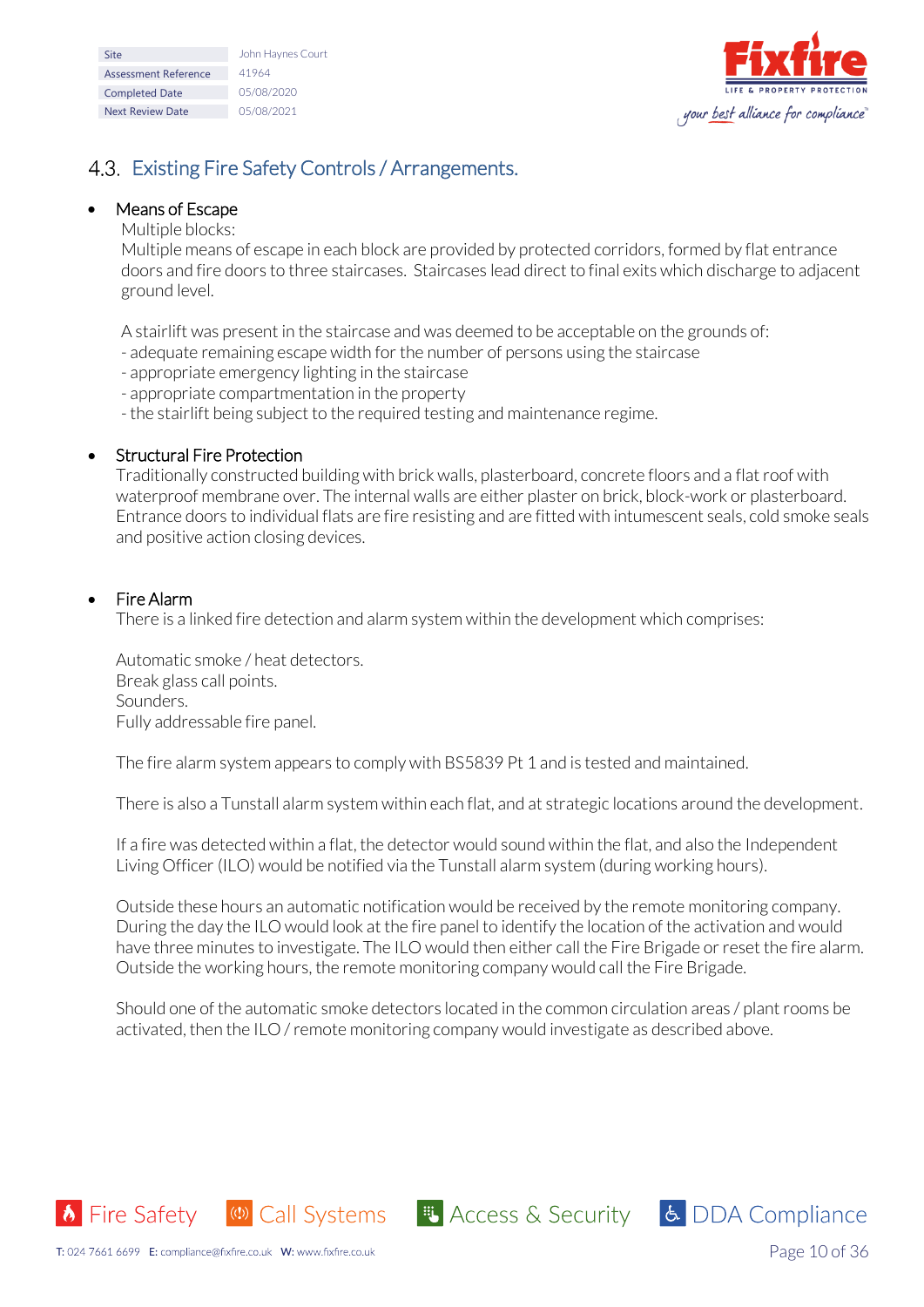

### • Emergency Lighting

Yes Non-maintained

#### **System Description:**

There is non-maintained emergency lighting provided within the communal areas of the property.

The emergency lighting is installed in accordance with BS 5266 and is tested and maintained.

| Number of floors            | 2                            |
|-----------------------------|------------------------------|
| Occupancy                   | Residential block            |
| Typical number of occupants | Approximately: -42.          |
| Occupants at special risk:  |                              |
| Sleeping                    | Yes $-42$ (approx.)          |
| Persons with disabilities   | Unknown                      |
| Young persons under 18      | Unknown                      |
| Remote areas                | None                         |
| Lone workers                | None                         |
| Others                      | Cleaning Staff & Contractors |

**6** Fire Safety (4) Call Systems **4 Access & Security** 6 DDA Compliance



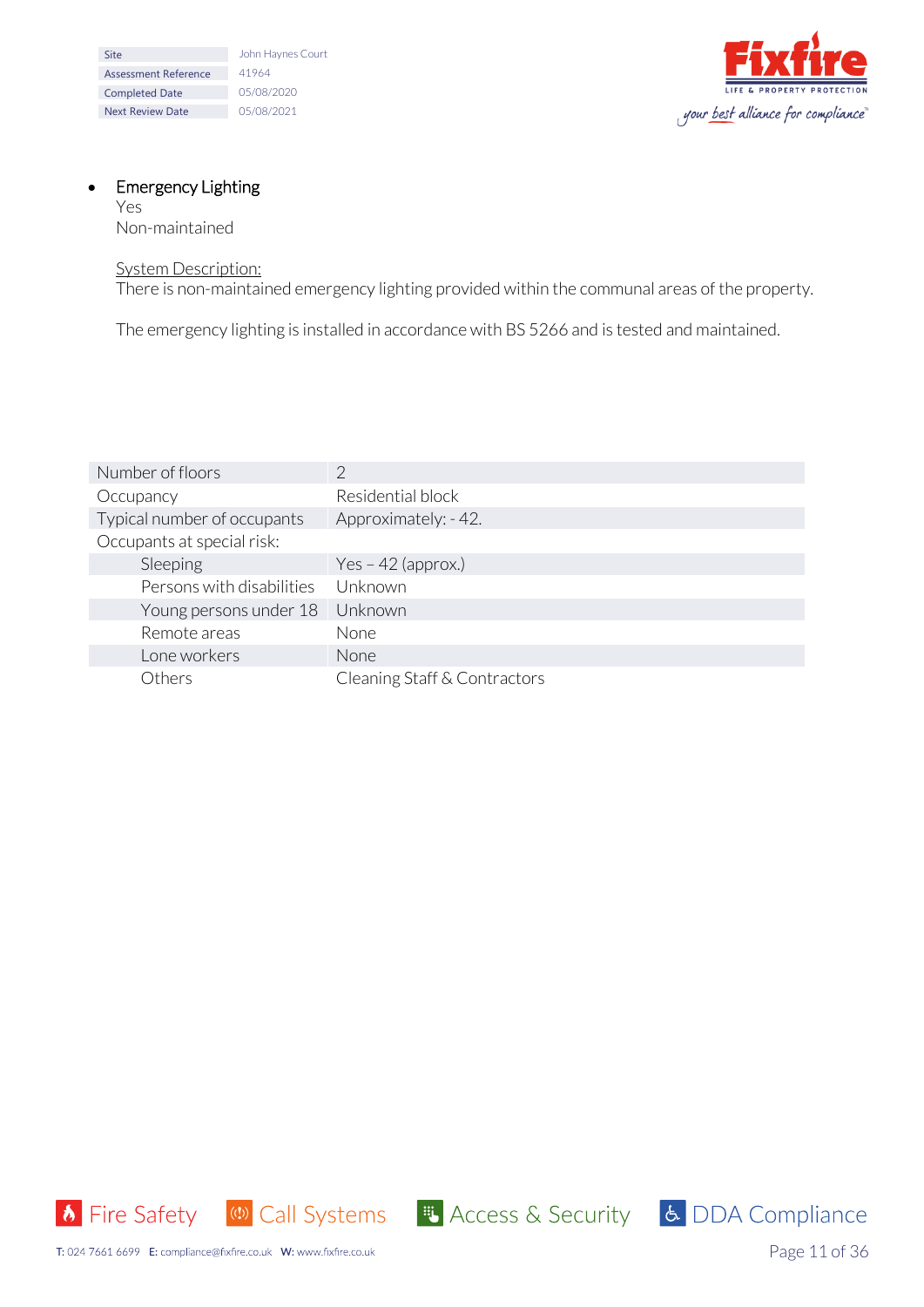| Site                    | John Haynes Court |
|-------------------------|-------------------|
| Assessment Reference    | 41964             |
| <b>Completed Date</b>   | 05/08/2020        |
| <b>Next Review Date</b> | 05/08/2021        |



## <span id="page-11-0"></span>4.4. Site Management Risk

This section of the report details the risk associated with site management responsibilities and procedures at all levels to provide a balanced assessment of the control measures in place.

|                                                                                                                     | I OW          |  |
|---------------------------------------------------------------------------------------------------------------------|---------------|--|
| Taking into account the fire prevention measures<br>observed the hazard from fire at this building is:              | Medium        |  |
|                                                                                                                     | <b>High</b>   |  |
| Taking into account the nature of the building and its                                                              | Slight Harm   |  |
| occupants, as well as the observed fire protection and<br>procedural arrangements, the direct consequences for life | Moderate Harm |  |
| safety in the event of fire would be:                                                                               | Extreme Harm  |  |

| Risk Matrix    |        | Potential consequences of fire               |                  |                  |
|----------------|--------|----------------------------------------------|------------------|------------------|
|                |        | Moderate Harm<br>Extreme Harm<br>Slight Harm |                  |                  |
|                | l ow   | Trivial or Tolerable risk                    | Tolerable risk   | Moderate risk    |
| Fire<br>Hazard | Medium | Tolerable risk                               | Moderate risk    | Substantial risk |
|                | High   | Moderate risk                                | Substantial risk | Intolerable risk |

Accordingly, it is considered that the risk to life from fire at these premises is: Tolerable

A suitable risk-based control plan should involve effort and urgency that is proportional to risk. The following risk-based control plan is based on one that has been advocated for general health and safety risks:

| Risk level  | Action                                                                                                                                                                                                                                                                                                                                                                                                                                   |
|-------------|------------------------------------------------------------------------------------------------------------------------------------------------------------------------------------------------------------------------------------------------------------------------------------------------------------------------------------------------------------------------------------------------------------------------------------------|
| Intolerable | Premises (or relevant area) should not be occupied until the risk is reduced.                                                                                                                                                                                                                                                                                                                                                            |
| Substantial | Considerable resources might have to be allocated to reduce the risk. If the premises are<br>unoccupied, it should not be occupied until the risk has been reduced. If the premises are<br>occupied, urgent action should be taken.                                                                                                                                                                                                      |
| Moderate    | It is essential that efforts are made to reduce the risk. Risk reduction measures, which<br>should take cost into account, should be implemented within a defined time period.<br>Where moderate risk is associated with consequences that constitute extreme harm,<br>further assessment might be required to establish more precisely the likelihood of harm<br>as a basis for determining the priority for improved control measures. |
| Tolerable   | No major additional fire precautions required. However, there might be a need for<br>reasonably practicable improvements that involve minor or limited cost.                                                                                                                                                                                                                                                                             |
| Trivial     | No action is required and no detailed records need be kept.                                                                                                                                                                                                                                                                                                                                                                              |

Assessment of risk is on a "probable" basis, recognising the degree to which this Fire Risk Assessment is based on sampling; undetected risks may exist:

Note that, although the purpose of this section is to place the fire risk in context, the above approach to fire risk assessment is subjective and for guidance only. All hazards and deficiencies identified in this report should be addressed by implementing all recommendations contained in the following action plan. The fire risk assessment should be reviewed regularly.

<mark>も</mark> Access & Security | よ DDA Compliance

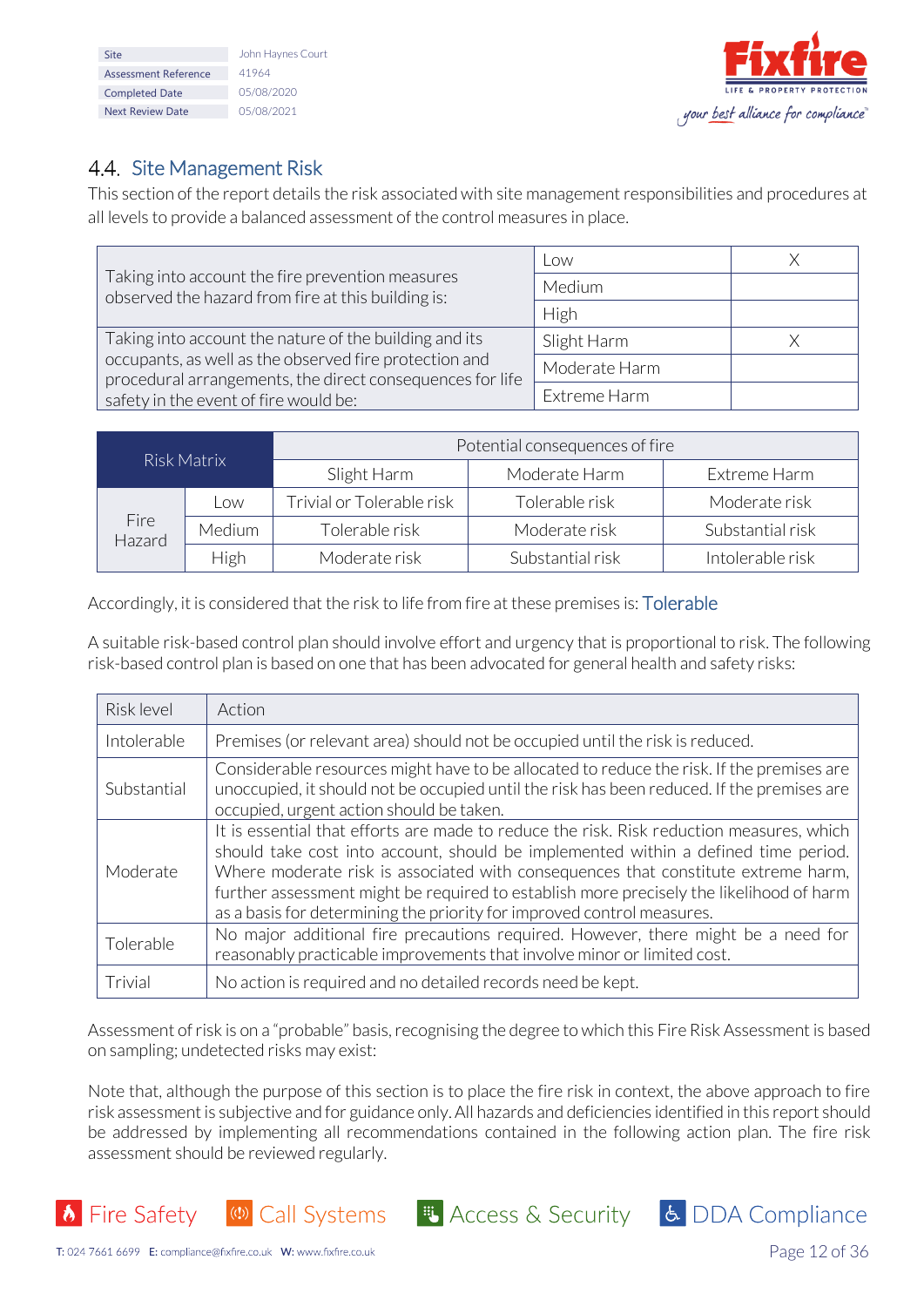| John Haynes Court |
|-------------------|
| 41964             |
| 05/08/2020        |
| 05/08/2021        |
|                   |



## <span id="page-12-0"></span>4.5. Action Plan

The Site Management Risk is based on information contained within the Action Plan below and Section 5.

Each item has been prioritised according to the level of urgency. Please note table below.

## Priority timescales for actions:

| <b>Risk Level</b> | Priority | <b>Timescale</b> |
|-------------------|----------|------------------|
| Intolerable       |          | 24 hours         |
| Substantial risk  | 2        | 1 month          |
| Moderate risk     | 3        | 3 months         |
| Tolerable risk    |          | 6 months         |
| Insignificant     | 5        | 12 months        |
| Planned           | К        | Up to 3 years    |
| Improvements      |          |                  |

## Premises - Compartmentation – Fire Doors

(Refer to section 5.1 for further information where available)

| Location/Picture | Item identified                                                                                                                                                                                                                                                                                                                                                                                                                                                      | Action needed                                                                                                                                                                                  | Priority<br>$(1-6)$ | Date<br>complete |
|------------------|----------------------------------------------------------------------------------------------------------------------------------------------------------------------------------------------------------------------------------------------------------------------------------------------------------------------------------------------------------------------------------------------------------------------------------------------------------------------|------------------------------------------------------------------------------------------------------------------------------------------------------------------------------------------------|---------------------|------------------|
|                  | To prevent the<br>unrestricted spread of<br>fire and smoke, self-<br>closing fire doors need to<br>close fully into their<br>frames and latch fully<br>where appropriate.<br>The door closer must be<br>capable of closing the<br>door fully onto the frame<br>from all angles of swing<br>including when released<br>from 75mm and be of<br>sufficient strength to<br>overcome the resistance<br>of any latch. (Rising butt<br>self-closers are not<br>acceptable). | The following fire doors do not<br>close / latch fully, this was due to<br>them being warped and require<br>replacement:<br>Corridor fire doors:<br>Adjacent to Flat 5.<br>Adjacent to Flat 9. | 3                   |                  |



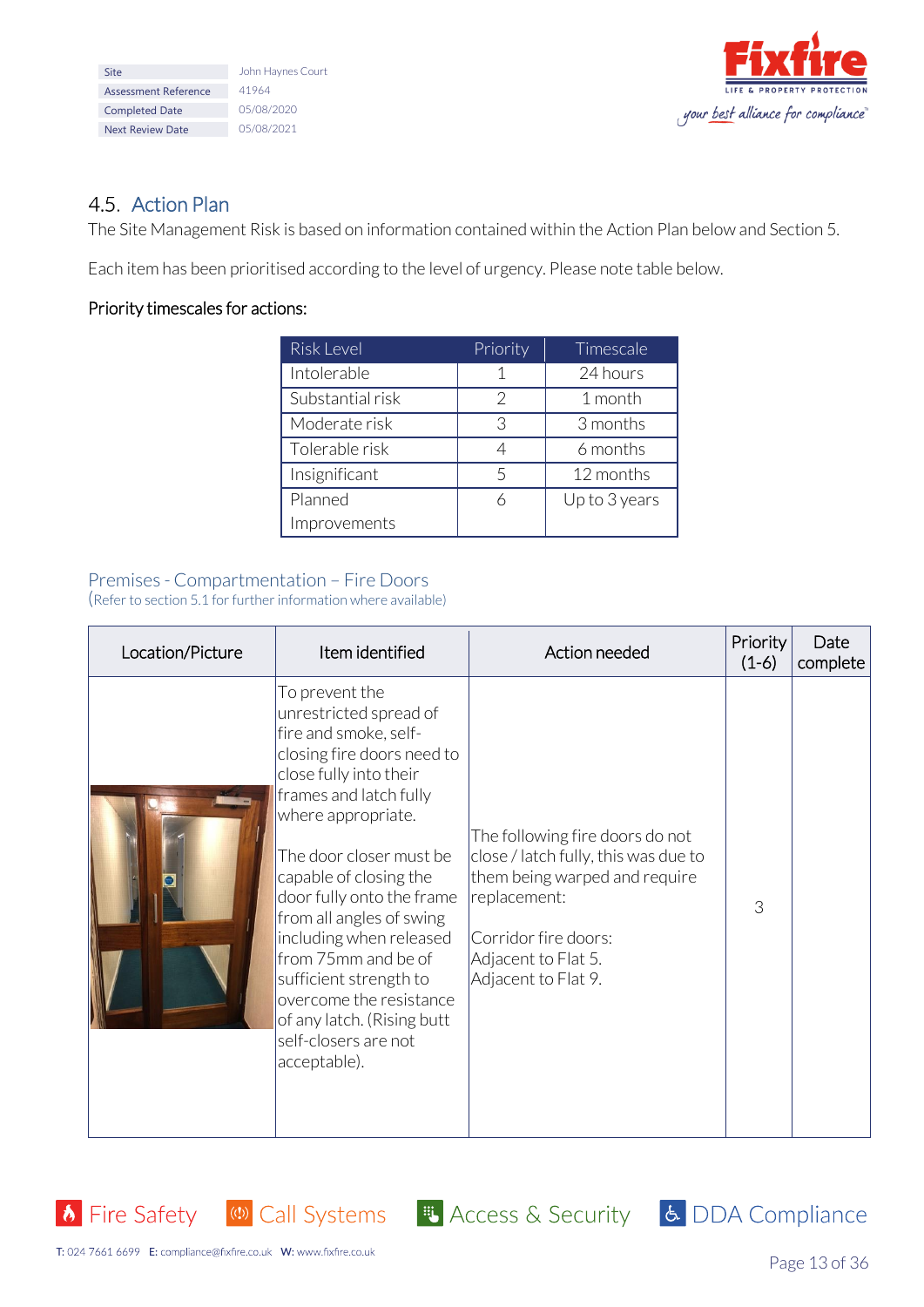| <b>Site</b>             | John Haynes Court |
|-------------------------|-------------------|
| Assessment Reference    | 41964             |
| <b>Completed Date</b>   | 05/08/2020        |
| <b>Next Review Date</b> | 05/08/2021        |



## Premises - Compartmentation – Structural Breaches

(Refer to section 5.1 for further information where available)

| Location/Picture | Item identified                                                                                                                                                                                                 | Action needed                                                                                                                                                                                                                                                                                                                                                  | <b>Priority</b><br>$(1-6)$ | Date<br>complete |
|------------------|-----------------------------------------------------------------------------------------------------------------------------------------------------------------------------------------------------------------|----------------------------------------------------------------------------------------------------------------------------------------------------------------------------------------------------------------------------------------------------------------------------------------------------------------------------------------------------------------|----------------------------|------------------|
|                  | There were gaps in the<br>building structure caused<br>by penetrating services<br>(cables and pipes)<br>through which smoke or<br>fire could readily pass,<br>namely:<br>Electrical cupboard<br>opposite Flat 9 | Arrange for the following gaps to<br>be fire stopped. Example remedies<br>linclude:<br>- intumescent collars/wraps and<br>intumescent pillows suitable (not<br>appropriate for enclosing MOE<br>unless smoke travel contained),<br>fire resisting mortars, coated<br>mineral fibre batts.<br>- intumescent sealants (expanding<br>foams) for narrow gaps only. |                            |                  |

## Ignition Sources

(Refer to section 5.2 for further information where available)

| Location/Picture | Item identified                                                                                                                                                      | Action needed                                                                                                                                               | Priority<br>$(1-6)$ | Date<br>complete |
|------------------|----------------------------------------------------------------------------------------------------------------------------------------------------------------------|-------------------------------------------------------------------------------------------------------------------------------------------------------------|---------------------|------------------|
|                  | There were no records<br>available to confirm that<br>the portable electrical<br>appliances had been<br>tested to ensure they<br>remain electrically safe to<br>use. | If not in place, implement a<br>programme of portable appliance<br>testing.                                                                                 | 2                   |                  |
|                  | It was not possible to<br>confirm when the most<br>recent thorough<br>maintenance and safety<br>examination of the gas<br>boiler(s) has taken place.                 | Confirm or otherwise arrange for<br>the annual thorough maintenance<br>and safety examination of the gas<br>boiler(s) by a Gas Safe registered<br>engineer. | 2                   |                  |

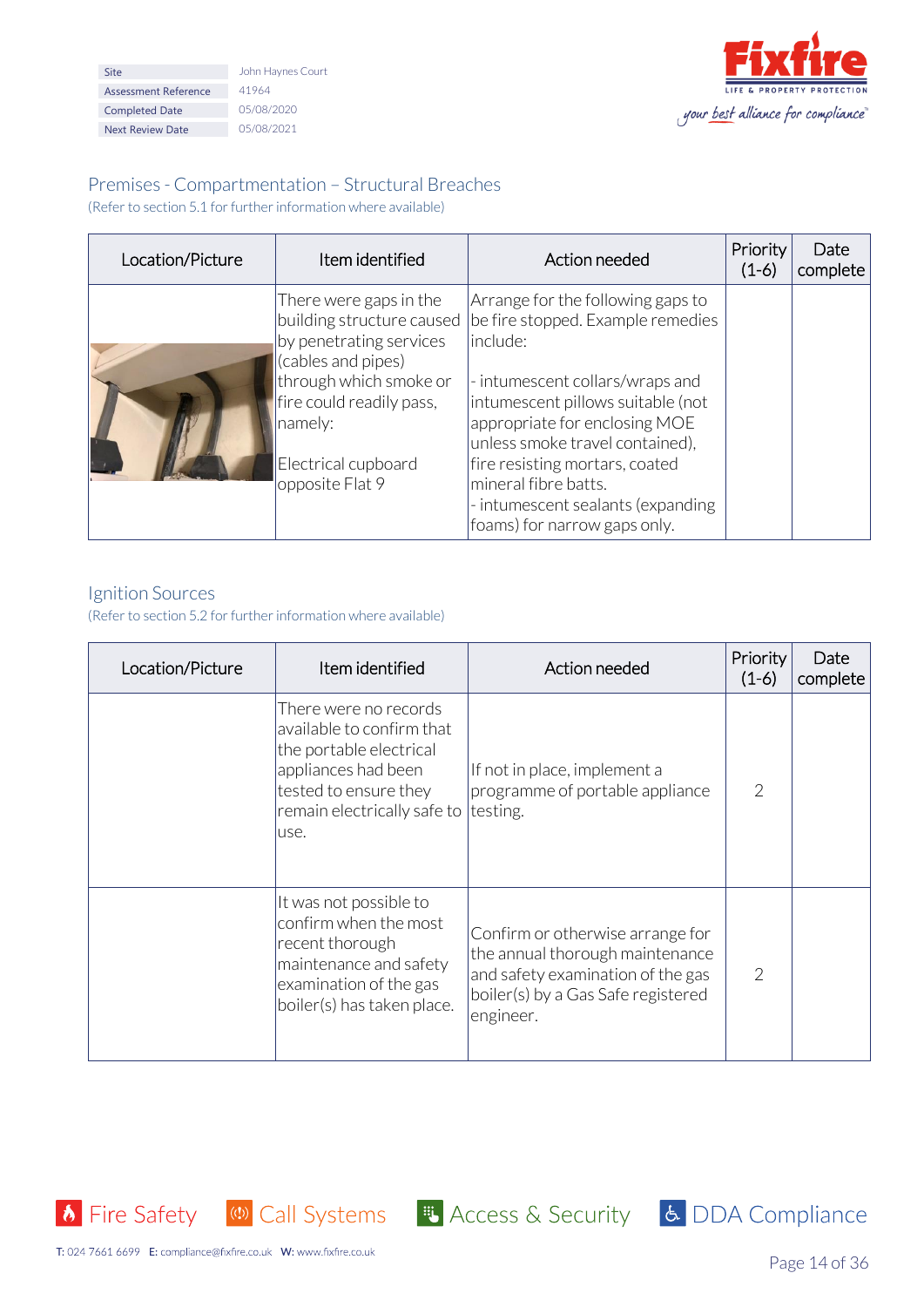| <b>Site</b>             | John Haynes Court |
|-------------------------|-------------------|
| Assessment Reference    | 41964             |
| <b>Completed Date</b>   | 05/08/2020        |
| <b>Next Review Date</b> | 05/08/2021        |



## Storage/Housekeeping

(Refer to section 5.3 for further information where available)

| Location/Picture | Item identified | Action needed | <b>Priority</b><br>$(1-6)$ | Date<br>complete |
|------------------|-----------------|---------------|----------------------------|------------------|
|                  | INo issues      |               |                            |                  |

## Detection & Warning

(Refer to section 5.4 for further information where available)

| Location/Picture | Item identified | Action needed | Priority<br>$(1-6)$ | Date<br>complete |
|------------------|-----------------|---------------|---------------------|------------------|
|                  | No issues       |               |                     |                  |

## Means of Escape

(Refer to section 5.5 for further information where available)

| Location/Picture | Item identified | Action needed | <b>Priority</b><br>$(1-6)$ | Date<br>complete |
|------------------|-----------------|---------------|----------------------------|------------------|
|                  | INo issues.     |               |                            |                  |

## Means of Escape - Emergency Lighting

(Refer to section 5.5 for further information where available)

| Location/Picture | Item identified                                                                                                          | Action needed                                                                          | Priority<br>$(1-6)$ | Date<br>complete |
|------------------|--------------------------------------------------------------------------------------------------------------------------|----------------------------------------------------------------------------------------|---------------------|------------------|
|                  | It was not possible to<br>confirm what<br>arrangements were in<br>place for routinely testing<br>the emergency lighting. | Confirm what arrangements are<br>in place to routinely test the<br>emergency lighting. |                     |                  |

**6** Fire Safety (1) Call Systems **ii** Access & Security **6** DDA Compliance



Page 15 of 36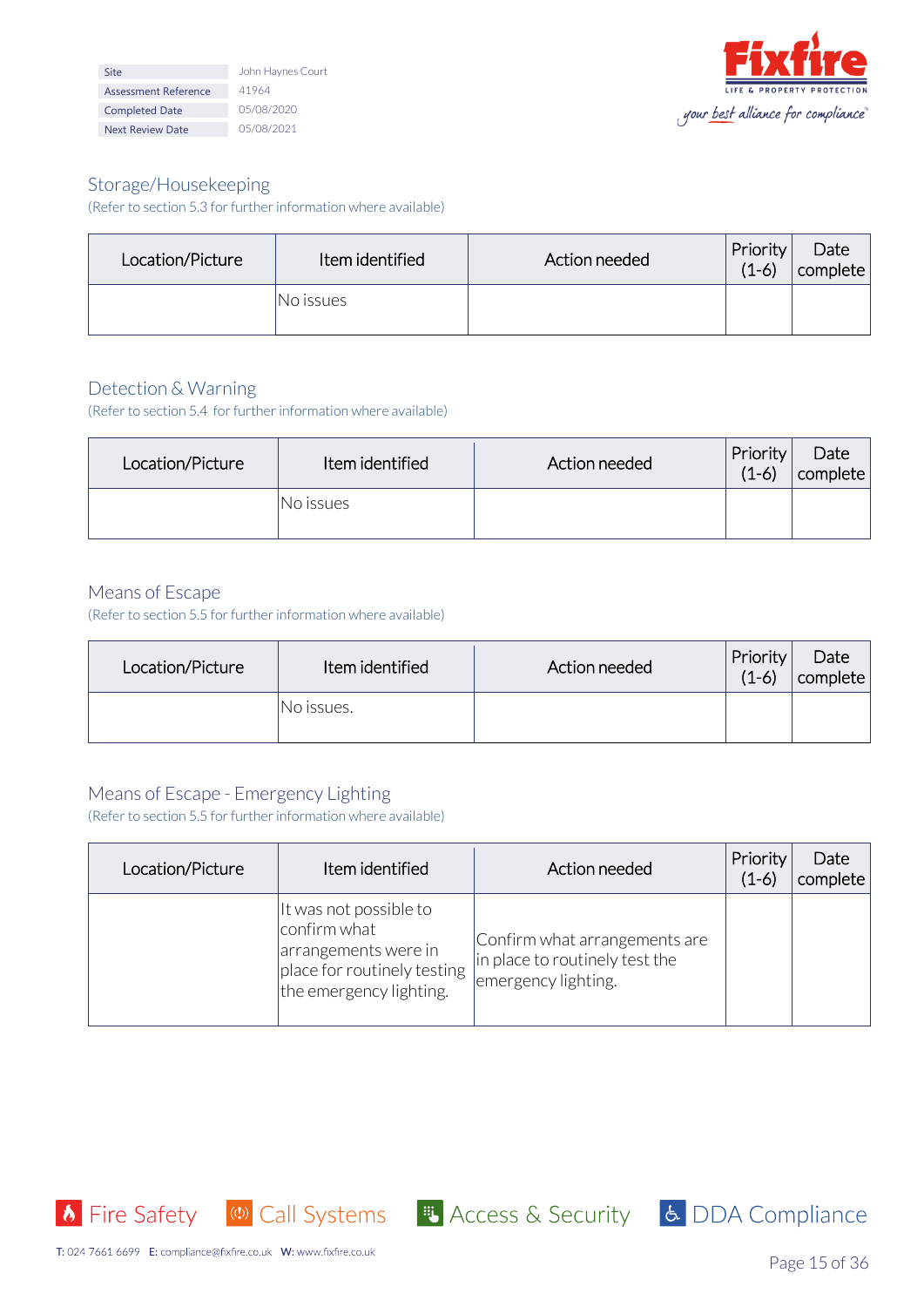| <b>Site</b>             | John Haynes Court |
|-------------------------|-------------------|
| Assessment Reference    | 41964             |
| <b>Completed Date</b>   | 05/08/2020        |
| <b>Next Review Date</b> | 05/08/2021        |



## Means of Escape - Escape Route Signs & Notices

(Refer to section 5.5 for further information where available)

| Location/Picture | Item identified | Action needed | Priority<br>$(1-6)$ | Date<br>complete |
|------------------|-----------------|---------------|---------------------|------------------|
|                  | INo issues.     |               |                     |                  |

## Firefighting

(Refer to section 5.6 for further information where available)

| Location/Picture | Item identified | Action needed                                                                                                                 | Priority<br>$(1-6)$ | Date<br>complete |
|------------------|-----------------|-------------------------------------------------------------------------------------------------------------------------------|---------------------|------------------|
|                  | No issues       | Upon the advice from the fire<br>service, fire extinguishers have<br>been removed from the<br>communal areas of the property. |                     |                  |

### Risk Management

(Refer to section 5.7 for further information where available)

| Location/Picture | Item identified | Action needed | Priority<br>$(1-6)$ | Date<br>complete |
|------------------|-----------------|---------------|---------------------|------------------|
|                  | INo issues.     |               |                     |                  |

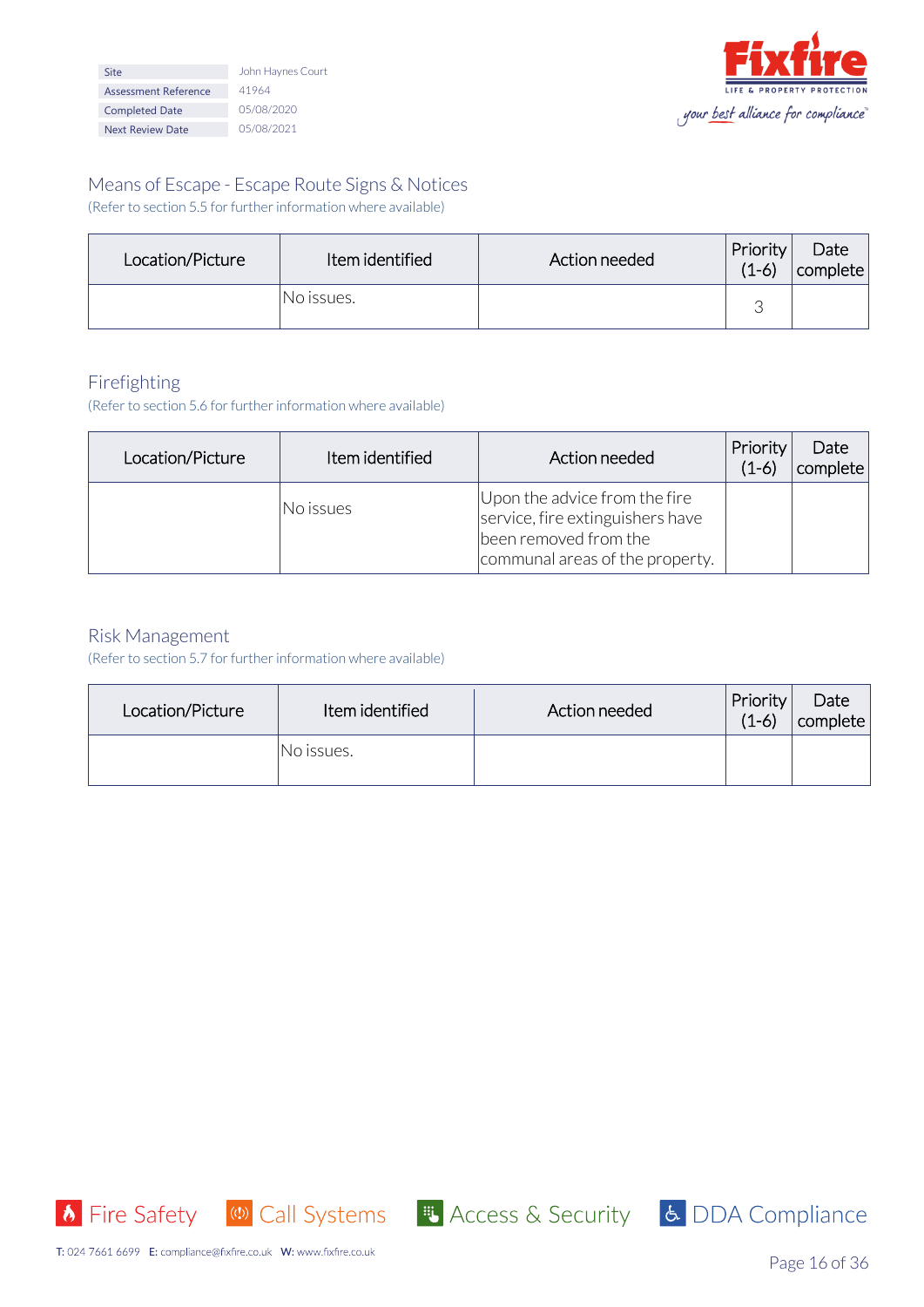| Site                    | John Haynes Court |
|-------------------------|-------------------|
| Reference               | 41964             |
| <b>Completed Date</b>   | 05/08/2020        |
| <b>Next Review Date</b> | 05/08/2021        |



# <span id="page-16-0"></span>5. Site and Survey Details

## <span id="page-16-1"></span>5.1 Premises

• Outside Areas

Are the buildings free from the risk of fire spreading from Are the buildings if ee from the risk of the spreading from Yes<br>anything in the areas outside the building(s)?

### Surveyor Comments and hazards

On-site car parking is available, all at safe distances. Combustible material was not being stored adjacent to the building.

• Construction Materials

| Is the building constructed of non-combustible materials?                                 |         |
|-------------------------------------------------------------------------------------------|---------|
| <b>Walls</b>                                                                              | Yes     |
| Roofs                                                                                     | Yes     |
| Floors                                                                                    | Yes     |
| Linings                                                                                   | Yes     |
| Ceilings                                                                                  | Yes     |
| Partitions                                                                                | Yes     |
| Insulation                                                                                | Unknown |
| External cladding                                                                         | N/A     |
| Adequate fire separation between different purpose<br>groups and / or adjacent buildings. | Yes     |
| Vents into shared air supply ducts                                                        | N/A     |
|                                                                                           |         |

#### Surveyor Comments and hazards observed

No Issues

**b** Fire Safety (4) Call Systems



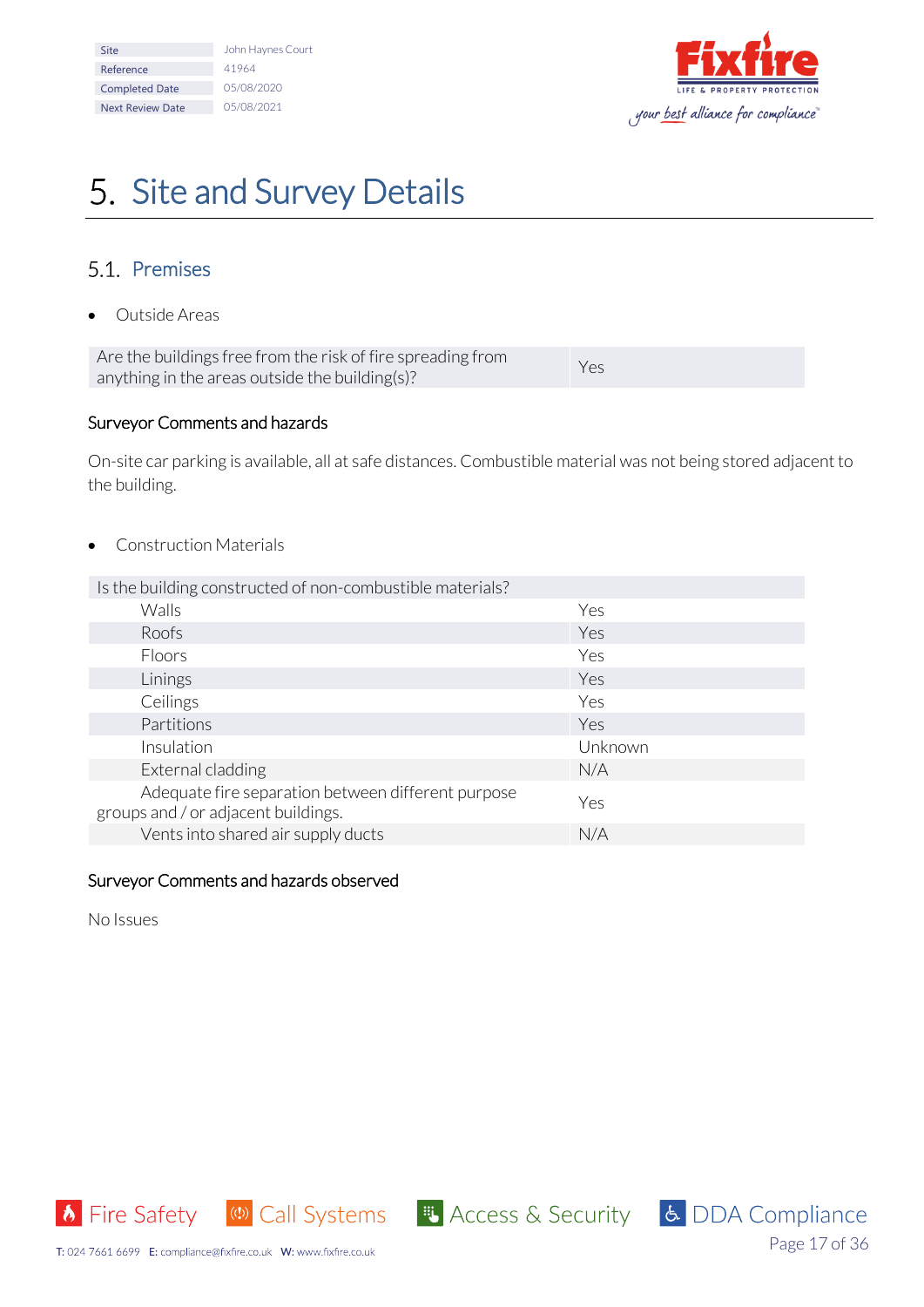| Site                    | John Haynes Court |
|-------------------------|-------------------|
| Reference               | 41964             |
| <b>Completed Date</b>   | 05/08/2020        |
| <b>Next Review Date</b> | 05/08/2021        |



#### • Compartmentation

If more than one storey in height, are all the floor openings protected to at least 30 minutes fire resistance?

| <b>Stairs</b>                                                                                                            | Yes         |
|--------------------------------------------------------------------------------------------------------------------------|-------------|
| Lifts                                                                                                                    | N/A         |
| Chutes                                                                                                                   | N/A         |
| <b>Ductwork</b>                                                                                                          | N/A         |
| Fire doors to offices and flats                                                                                          | Yes         |
| Fire doors to corridors                                                                                                  | Yes - most. |
| Fire doors to stairwells                                                                                                 | Yes         |
| Fire doors to basements                                                                                                  | N/A         |
| Fire doors to storage cupboards, electrical meter / fuse<br>cupboards and risers which open onto communal escape routes. | Yes         |
| Are there fire division walls?                                                                                           | Yes         |
| Are all voids fire stopped (roof floor, ceiling)?                                                                        | No.         |
| If no, is the risk acceptable?                                                                                           | Yes         |

#### Surveyor Comments and hazards observed

#### See Action Plan

#### New Fire Doors - additional Information:

- The assemblies must be fitted by a competent person who on completion can certify it as fully complying with the British Standard
- Doors must be hung on 1.5 pairs of hinges (i.e. 3 hinges) of 100mm pressed steel butt hinges, conforming to BS 1935
- A self-closing device conforming to BS EN 1154:1997 should be installed
- Cold smoke seals and an intumescent strip should be incorporated into the top and both sides of the door or corresponding sections of the door frame.
- Close attention must be given to the gap between the door and frame. As a guide, it should not be more than 1-3mm. A large gap may render the intumescent strip ineffective in a fire. In addition, you must ensure that if a door edge mounted smoke seal is being used, it brushes right up against the door lining.
- No material is to be added to the door to improve the fit within the frame.

#### Breaching fire separation - additional Information:

To ensure effective protection against fire, walls and floors providing fire separation must form a complete barrier, with an equivalent level of fire resistance provided to any openings such as doors, ventilation ducts, pipe passages or refuse chutes. The passing of services such as heating pipes or electrical cables through fire-resisting partitions leaves gaps through which fire and smoke may spread. This should be rectified by suitable fire stopping and there are many proprietary products available to suit particular types of construction. Such products should be installed by competent contractors.



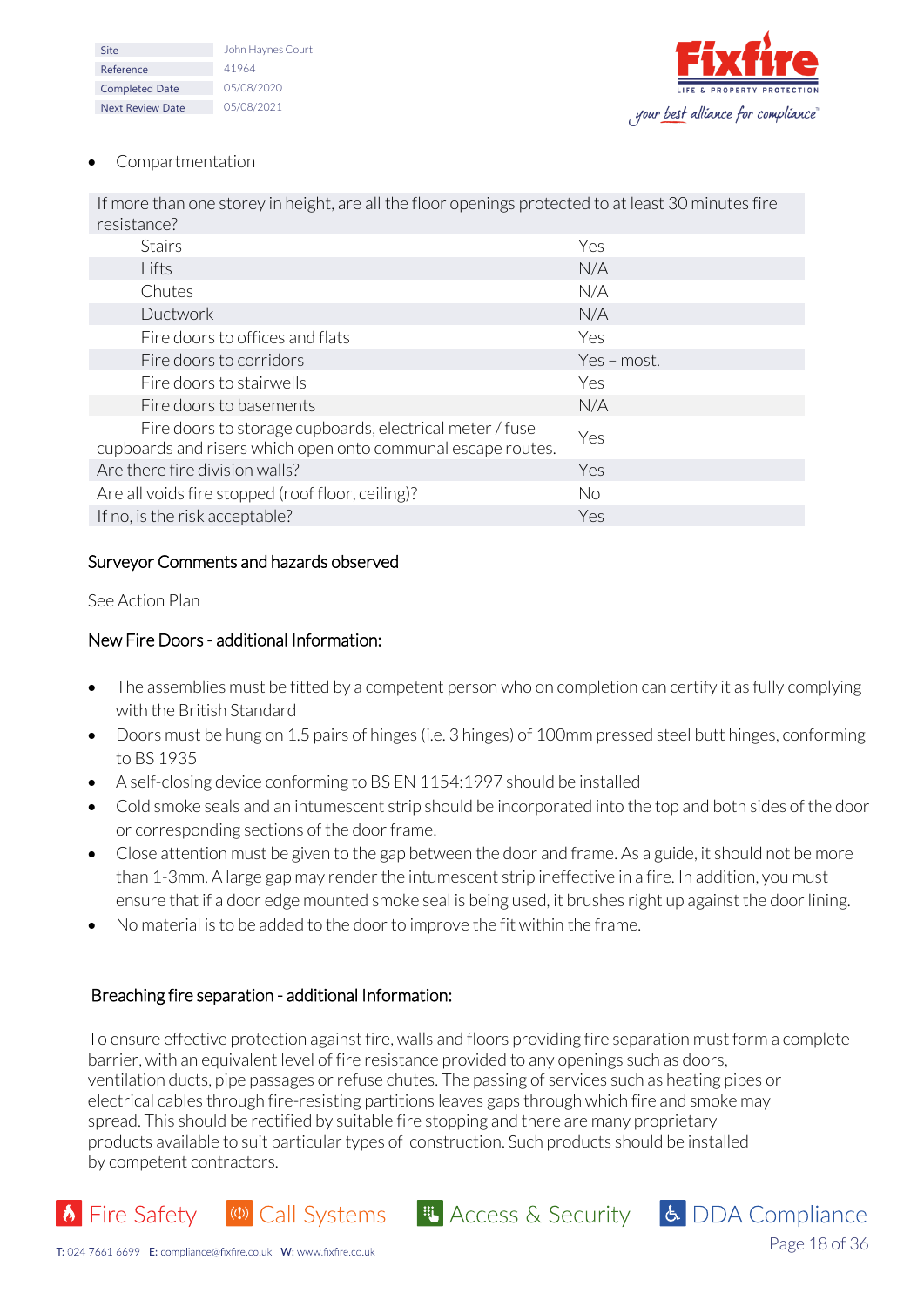| Site                    | John Haynes Court |
|-------------------------|-------------------|
| Reference               | 41964             |
| <b>Completed Date</b>   | 05/08/2020        |
| <b>Next Review Date</b> | 05/08/2021        |



## Upgrading ceilings and partitions:

In order to provide a protected route, the walls and ceiling within a staircase enclosure or corridor must be in sound condition to provide 30 minutes fire resistance. The following gives examples of methods and materials that can be used to upgrade ceilings and walls to the required level of fire resistance. Other materials may be acceptable, providing they comply with the same specification:

- One layer 12.5mm fire resistant plasterboard securely fixed to joints/studs sealed with intumescent mastic, or joints taped and finished with plaster skim
- One layer 6mm rigid fire resisting board (e.g. Supalux or similar) securely fixed to joints/studs with joints sealed with intumescent mastic.
- Intumescent foams or mastics used must comply with EN 1366 4: 2006



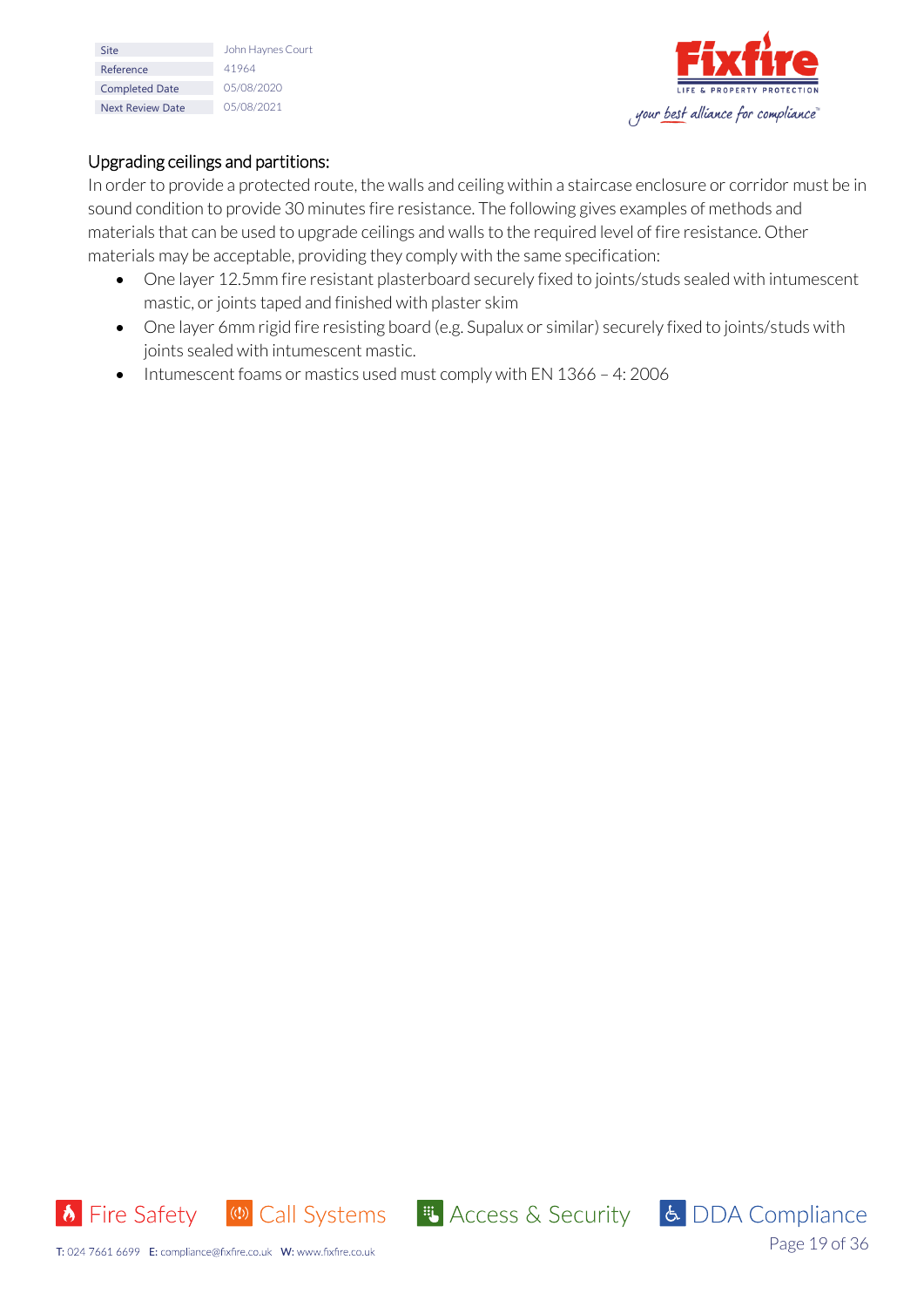| Site                    | John Haynes Court |
|-------------------------|-------------------|
| Reference               | 41964             |
| <b>Completed Date</b>   | 05/08/2020        |
| <b>Next Review Date</b> | 05/08/2021        |



Page 20 of 36

## <span id="page-19-0"></span>5.2. Ignition Sources

• Electrical

| The fixed wiring installation been tested within the last five                                              | $Yes - 07/10/2019$ |
|-------------------------------------------------------------------------------------------------------------|--------------------|
| years.                                                                                                      |                    |
| The installation free from temporary wiring.                                                                | Yes                |
| Electrical protection devices suitable for their purpose.                                                   | Yes                |
| Trailing leads restricted to the minimum amount.                                                            | Yes                |
| Trailing leads undamaged.                                                                                   | N/A                |
| Battery charging and electric switchgear areas clear of<br>storage/combustible materials.                   | Yes                |
| Portable appliances subject to PAT testing and recorded.                                                    | No records.        |
| There is adequate provision of electrical sockets.                                                          | Yes                |
| Electrical equipment is being used and maintained in accordance<br>with current codes of practice.          | N/A                |
| If present, the lightning protection system is subject to regular<br>inspection and testing (BSEN 62305-3). | N/A                |

## Surveyor Comments and hazards observed

#### See Action Plan

PAT - The Electricity at Work Regulations 1989 require that any electrical equipment that has the potential to cause injury is maintained in a safe condition.

• Heating and Cooking Facilities

| Heaters are maintained according to manufacturer's guidance.                  | No records. |
|-------------------------------------------------------------------------------|-------------|
| Are portable heaters present?                                                 | No.         |
| If so, are they of low hazard type (convection type or radiators)?            | N/A         |
| Are heating appliances appropriate to the occupancy installed?                | Yes         |
| Are these installed in safe areas and away from any combustible<br>materials? | Yes         |
| Are communal cooking facilities present?                                      | Yes.        |
| If so, are suitable extinguishing appliances provided?                        | Yes         |
| Are any extraction ducts and filters maintained annually?                     | N/A         |

### Surveyor Comments and hazards observed

No issues.

**6** Fire Safety (4) Call Systems **4 Access & Security** 6 DDA Compliance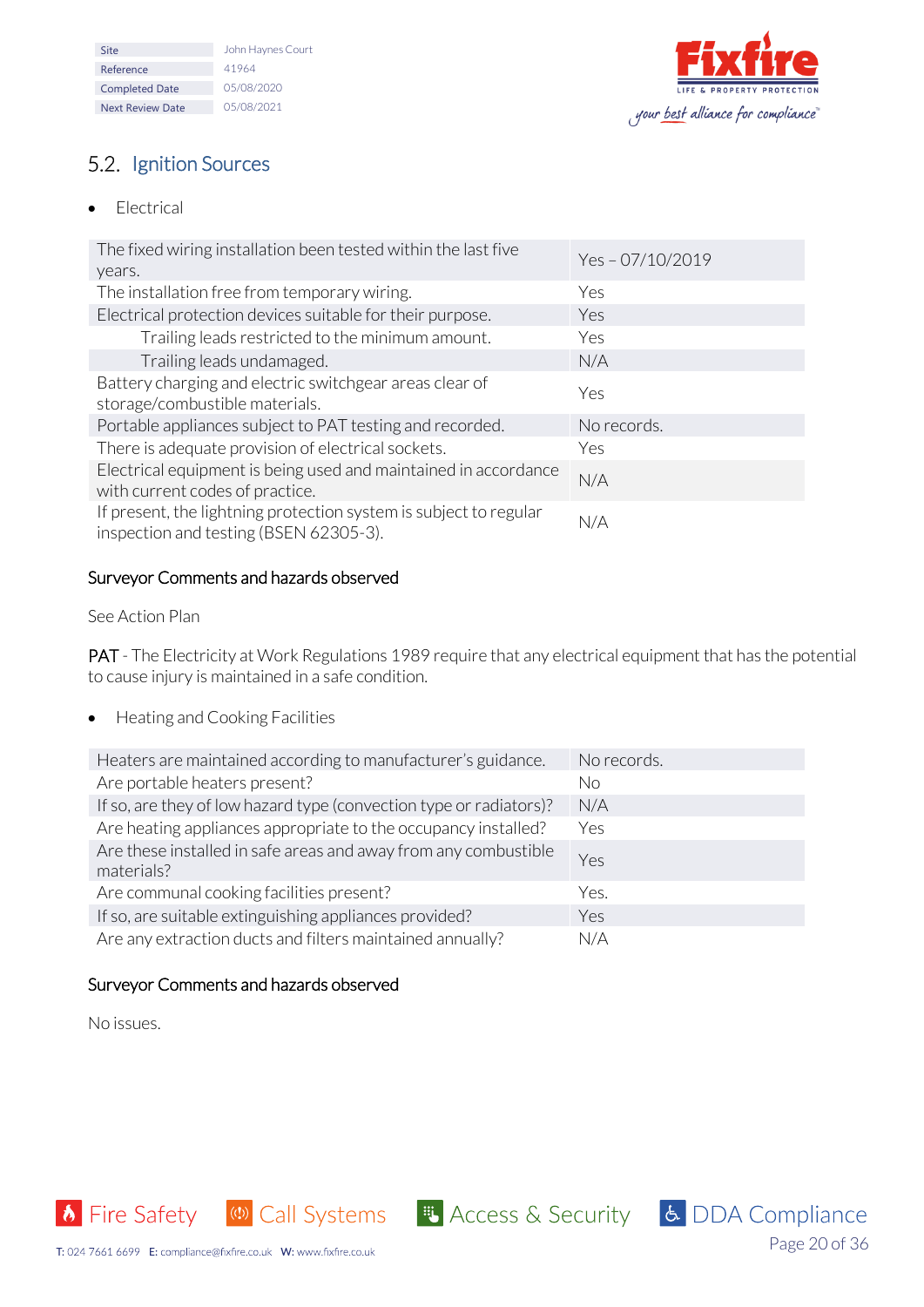| Site                    | John Haynes Court |
|-------------------------|-------------------|
| Reference               | 41964             |
| <b>Completed Date</b>   | 05/08/2020        |
| <b>Next Review Date</b> | 05/08/2021        |



Page 21 of 36

## <span id="page-20-0"></span>5.3. Risk Assessment - Storage/Housekeeping

| Yes   |
|-------|
| - Yes |
| Yes   |
| N/A   |
| Yes   |
|       |

## Surveyor Comments and hazards observed

No issues.

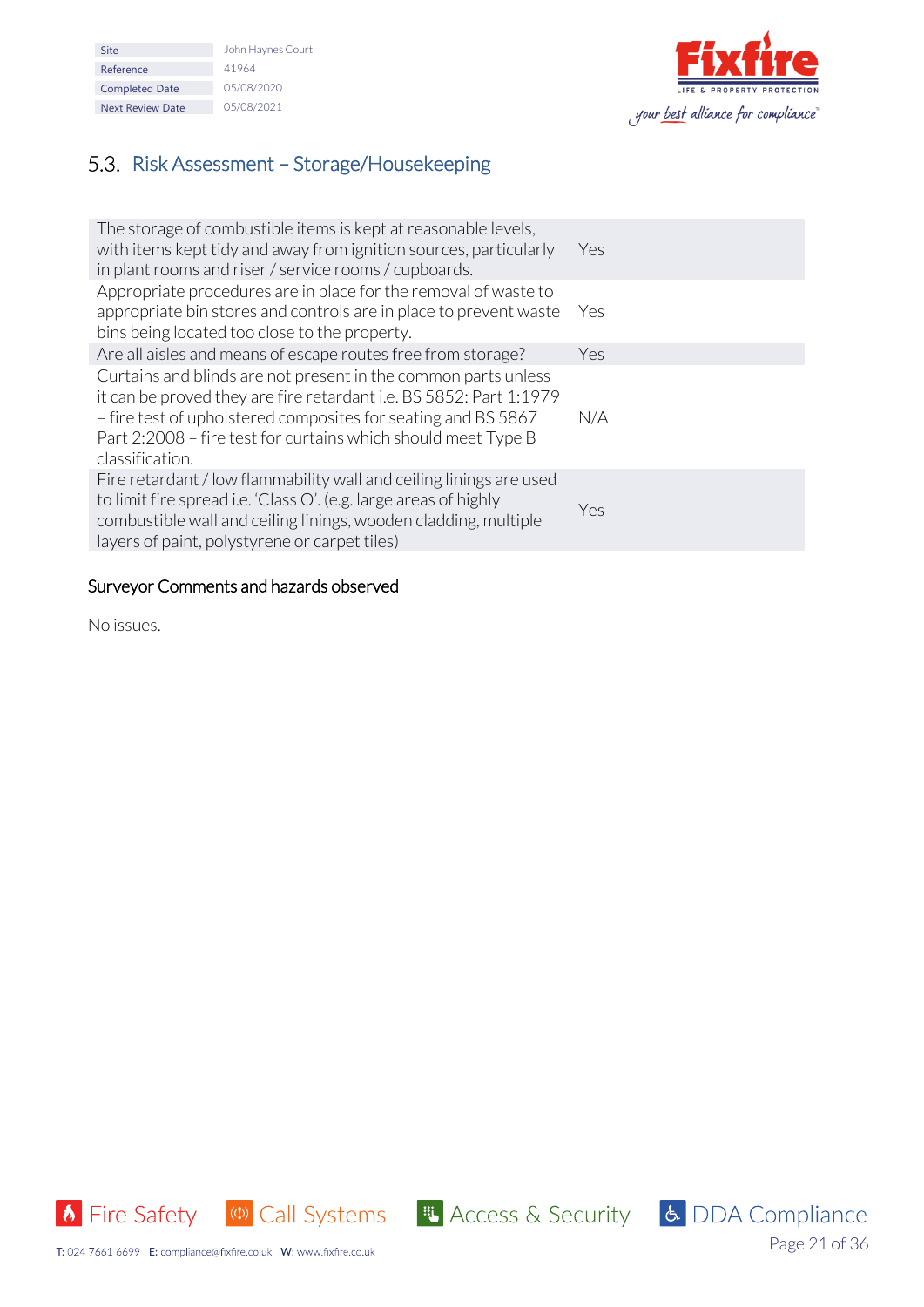| Site                    | John Haynes Court |
|-------------------------|-------------------|
| Reference               | 41964             |
| <b>Completed Date</b>   | 05/08/2020        |
| <b>Next Review Date</b> | 05/08/2021        |



## <span id="page-21-0"></span>5.4. Detection and Warning

• Manual Warning Systems

| Where the property complies with current building regulation<br>guidance, particularly in relation to adequate standards of<br>compartmentation, a determination that an automatic fire alarm<br>system is not required, has been made.                                                                                                               | N/A          |
|-------------------------------------------------------------------------------------------------------------------------------------------------------------------------------------------------------------------------------------------------------------------------------------------------------------------------------------------------------|--------------|
| Where the property does not comply with current building<br>regulation guidance, particularly in relation to adequate<br>standards of compartmentation, an automatic fire detection<br>system has been installed.                                                                                                                                     | Yes          |
| Where necessary, an L5 fire detection system in accordance<br>with BS 5839-1 has been installed in the communal areas<br>consisting of smoke detectors in the corridors / staircases and<br>designed to operate the automatic opening vents. The system is<br>maintained and tested at the required frequency and records<br>are kept (fire log book) | N/A          |
| Types of warning devices provided:                                                                                                                                                                                                                                                                                                                    |              |
| Electric Break Glass                                                                                                                                                                                                                                                                                                                                  | Yes          |
| Are these suitable?                                                                                                                                                                                                                                                                                                                                   | Yes          |
| Are the fire warning devices suitable for any disabled persons?                                                                                                                                                                                                                                                                                       | Yes          |
| Are there suitable "Action to Take in The Event of Fire" notices?                                                                                                                                                                                                                                                                                     | Yes          |
| Where a fire alarm has been installed, accurate records of<br>testing and maintenance are being recorded.                                                                                                                                                                                                                                             | Yes          |
| Are all call points easily visible and clear of obstructions?                                                                                                                                                                                                                                                                                         | Yes          |
| Are fire drills held annually and records kept?                                                                                                                                                                                                                                                                                                       | Yes-08/05/20 |
| Are visitors made aware of emergency procedures?                                                                                                                                                                                                                                                                                                      | Yes          |
| Is the alarm signal automatically transferred to an alarm<br>receiving central station?                                                                                                                                                                                                                                                               | Yes          |

## Surveyor Comments and hazards observed

### See Action Plan

**8** Fire Safety

Additional Information: A fire-warning and/or detection system should be supervised by a named responsible person, who has been given enough authority and training to manage all aspects of the routine testing and scrutiny of the system.

The control and indicating equipment should be checked at least every 24 hours to ensure there are no specific faults. All types of fire warning systems should be tested once a week.

For electrical systems a manual call point should be activated (using a different call point for each successive test), usually by inserting a dedicated test key. This will check that the control equipment is capable of receiving a signal and in turn, activating the warning alarms. Manual call points may be numbered to ensure they are sequentially tested.

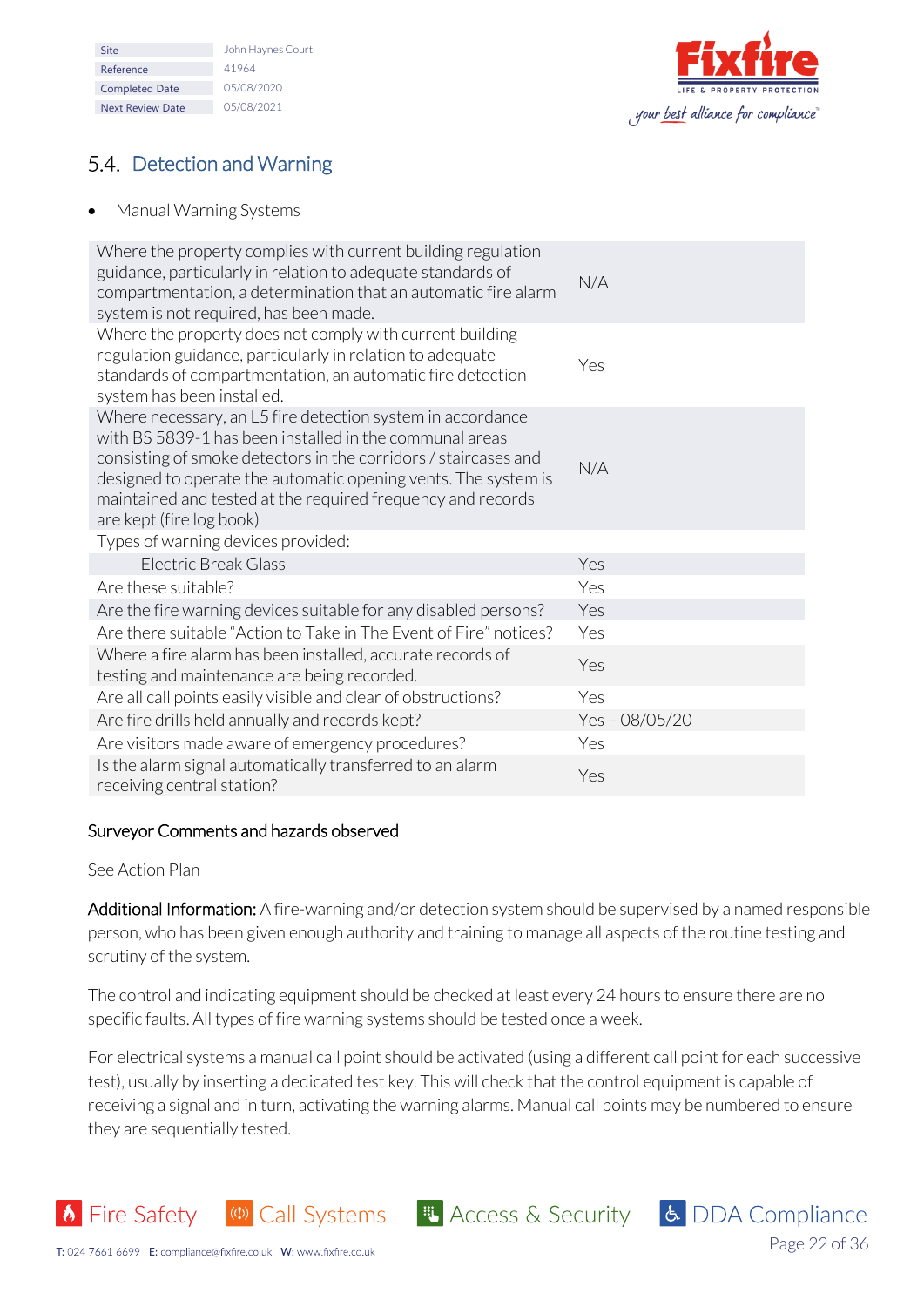| John Haynes Court |
|-------------------|
|                   |
| 41964             |
| 05/08/2020        |
| 05/08/2021        |
|                   |



Testing of the system should be carried out by a competent person. Further guidance on testing and maintenance of fire warning systems can be found in British Standards 5839-1.16.

It is good practice to test the alarm at the same time each week, but additional tests may be required to ensure that staff or people present outside normal working hours are given the opportunity to hear the alarm.

Where systems are connected to a central monitoring station, arrangements should be made prior to testing to avoid unwanted false alarms.



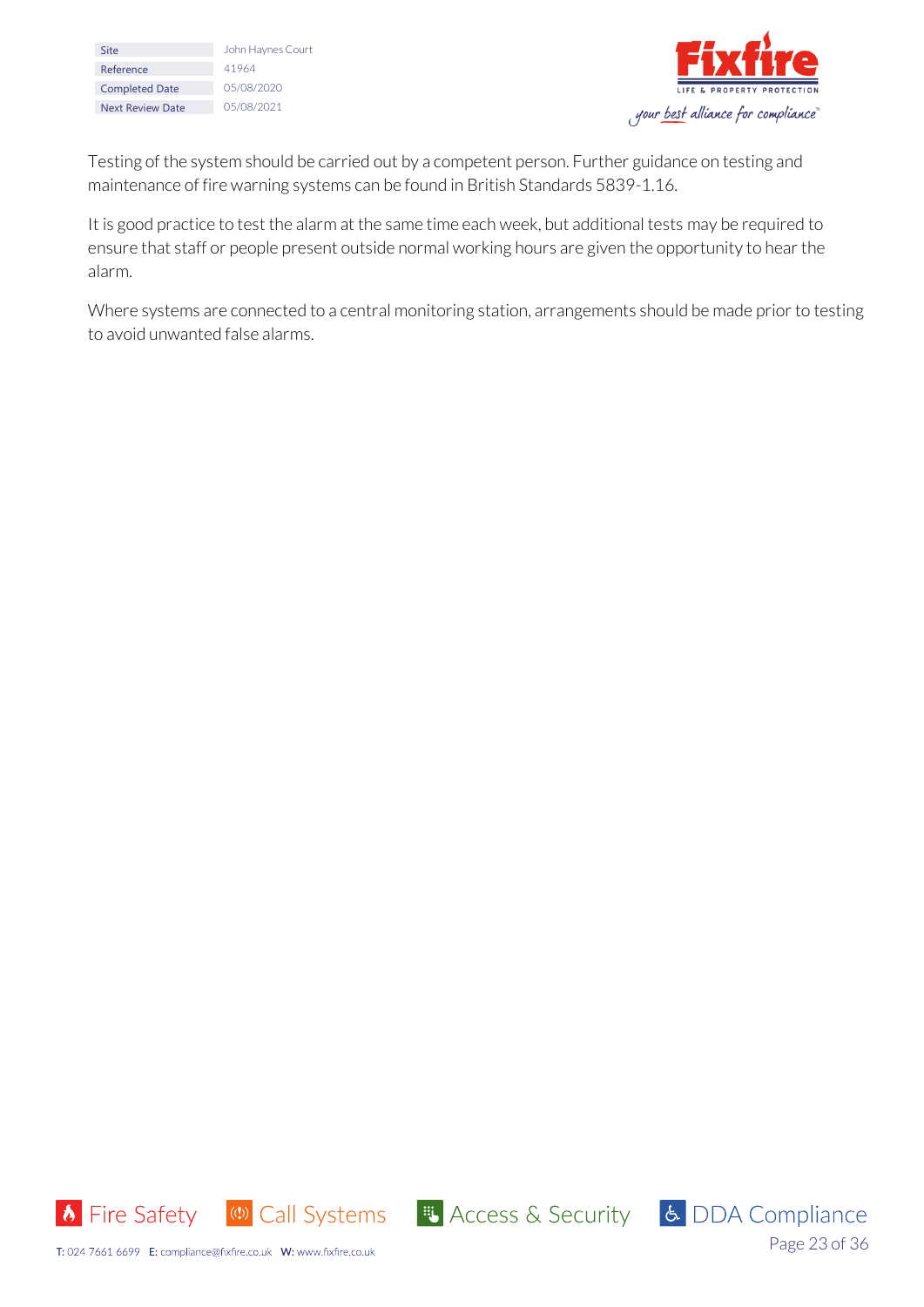| Site                    | John Haynes Court |
|-------------------------|-------------------|
| Reference               | 41964             |
| <b>Completed Date</b>   | 05/08/2020        |
| <b>Next Review Date</b> | 05/08/2021        |
|                         |                   |



Page 24 of 36

## <span id="page-23-0"></span>5.5. Means of Escape

| The size of the escape routes (including external escape<br>staircases) can cope with the number of people in the building;<br>do not contain inappropriate combustible storage, are not<br>restricted or obstructed with storage and are free from trip<br>hazards and / or signs of damage.            | Yes                             |
|----------------------------------------------------------------------------------------------------------------------------------------------------------------------------------------------------------------------------------------------------------------------------------------------------------|---------------------------------|
| Are there sufficient exits for the maximum number of people<br>likely to be on the premises?                                                                                                                                                                                                             | Yes                             |
| Lifts that do not ground upon actuation of the fire alarm have<br>signs indicating that they are not to be used during and<br>evacuation displayed at the entrance to the lift car at each floor<br>level.                                                                                               | N/A                             |
| Where required, conspicuous fire safety signage, including<br>directional fire exit signs and fire action notices, are provided.                                                                                                                                                                         | Yes                             |
| Are self-closers on fire doors in good working order?                                                                                                                                                                                                                                                    | Yes                             |
| Escape routes are capable of being illuminated on electrical<br>supply failure in accordance with BS 5266 Part 1. The system is<br>tested at the required frequency by a competent contractor with<br>records kept.                                                                                      | Yes - but no records available. |
| Suitable artificial lighting is provided on external routes and is<br>checked regularly.                                                                                                                                                                                                                 | Yes                             |
| The number and location of exits is adequate; they are not<br>obstructed, are easy to open without the use of a key, are<br>adequately marked and open in the direction of travel where<br>possible.                                                                                                     | Yes                             |
| There are no inappropriate means of escape, e.g. windows, or<br>throw out ladders, wall and floor hatches.                                                                                                                                                                                               | Yes                             |
| Arrangements / equipment for maintaining stairways and<br>corridors free from smoke have been provided (e.g. openable<br>windows and vents). Openable vents and automatic opening<br>vents are maintained and tested at the required frequency by a<br>competent person and records kept (fire log book) | Yes                             |
| There are no excessive security measures, such as grilles, gates<br>and shutters that might delay escape by the residents, impinge<br>on the safety of others (e.g. across a common balcony), or<br>prevent access to the fire and rescue service to effect rescue<br>and fight a fire.                  | Yes                             |
| Overall, is the means of escape satisfactory?                                                                                                                                                                                                                                                            | Yes                             |

## Surveyor Comments and hazards observed

See Action Plan

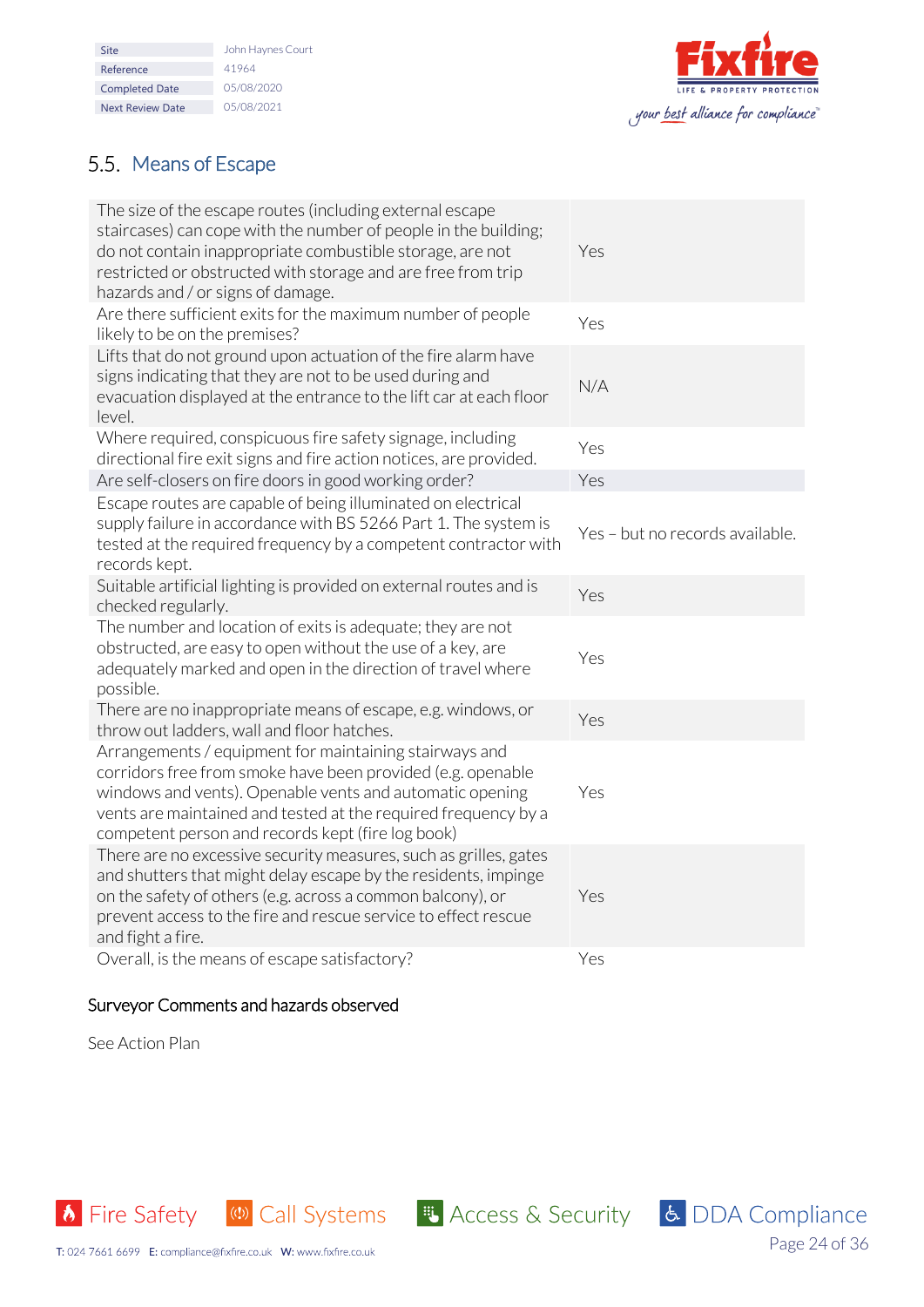| Site                    | John Haynes Court |
|-------------------------|-------------------|
| Reference               | 41964             |
| <b>Completed Date</b>   | 05/08/2020        |
| <b>Next Review Date</b> | 05/08/2021        |
|                         |                   |



#### Escape route signs – additional information:

Escape signs should meet the following criteria:

- They should provide clear, unambiguous information to enable people to safely leave a building in an emergency.
- Every escape route sign should, where necessary, incorporate, or be accompanied by, a directional arrow. Arrows should not be used on their own.
- If the escape route to the nearest exit is not obvious then it should be indicated by a sign(s).
- Signs should be positioned so that a person escaping will always have the next escape route sign in sight.
- Escape signs should be fixed above the door in the direction of escape and not be fixed to doors, as they will not be visible if the door is open.
- Signs mounted above doors should be at a height of between 2.0m and 2.5m above the floor.
- Signs on walls should be mounted between 1.7m and 2.0m above the floor.
- Mounting heights greater than 2.5m may be used for hanging signs, e.g. in large open spaces or for operational reasons, but care should be taken to ensure that such signs are both conspicuous and legible. In such case larger signs may be necessary.
- Signs should be sited at the same height throughout the escape route, so far as is reasonably practicable.





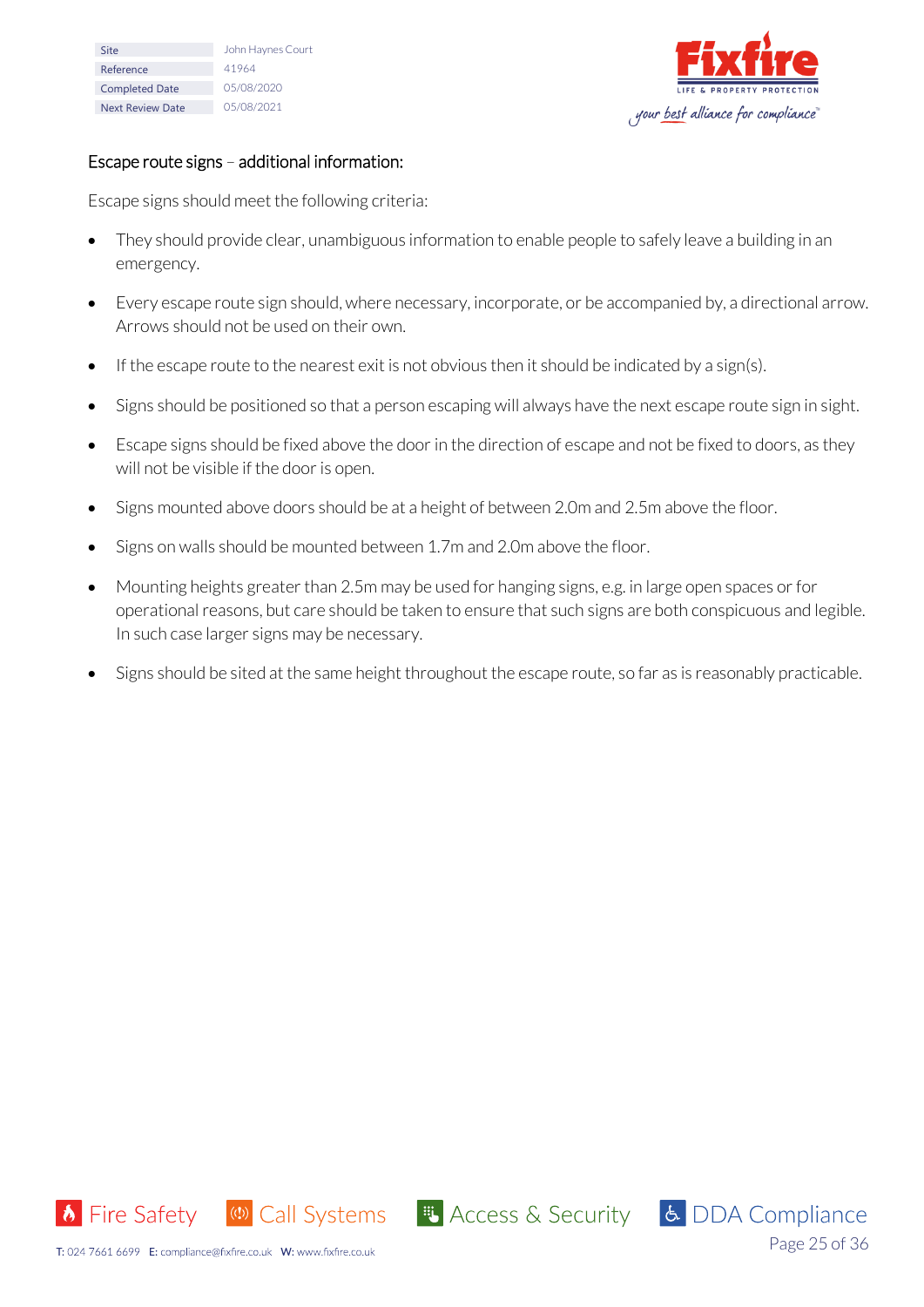| John Haynes Court |
|-------------------|
| 41964             |
| 05/08/2020        |
| 05/08/2021        |
|                   |



## <span id="page-25-0"></span>5.6. Fire Fighting

| Where required, there are sufficient numbers of fire<br>extinguishers of the correct type (as a minimum, a CO2 in a lift<br>motor room and / or plant room).                                                                            | None installed |
|-----------------------------------------------------------------------------------------------------------------------------------------------------------------------------------------------------------------------------------------|----------------|
| If present, fire extinguishers are correctly positioned and<br>unobstructed; are either wall mounted or located in suitable fire<br>extinguisher stands with signage if necessary and are maintained<br>annually by a competent person. | N/A            |
| Where hose reels are provided they are subject to periodic<br>inspection, maintenance and testing.                                                                                                                                      | N/A            |
| Dry risers, if present, are tested on an annual basis by a<br>competent contractor.                                                                                                                                                     | N/A            |
| Sprinkler systems if present, are operational, the heads are<br>unobstructed and the system is tested weekly and regularly<br>maintained by a competent contractor.                                                                     | N/A            |

## Surveyor Comments and hazards observed





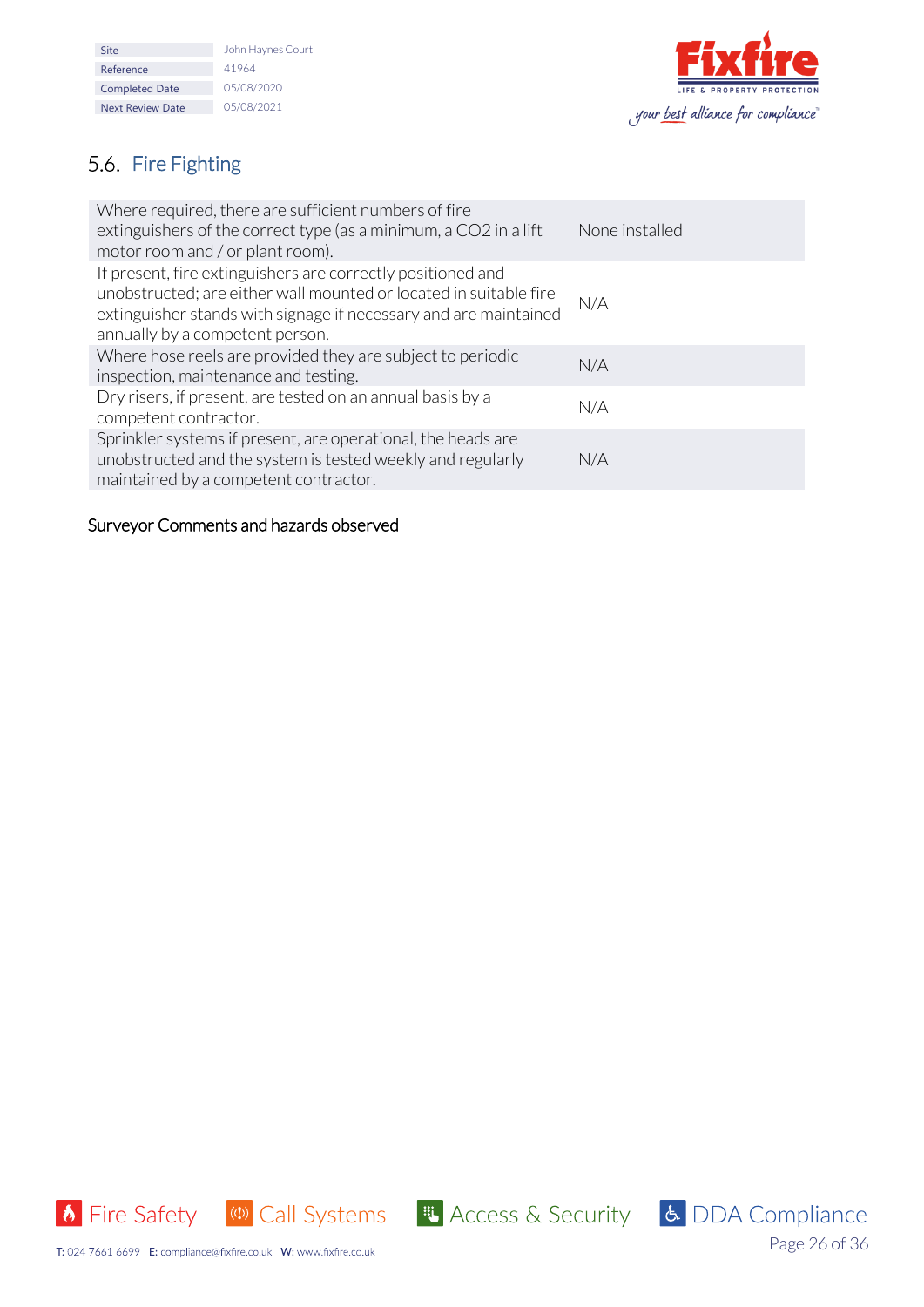| Site                    | John Haynes Court |
|-------------------------|-------------------|
| Reference               | 41964             |
| <b>Completed Date</b>   | 05/08/2020        |
| <b>Next Review Date</b> | 05/08/2021        |



## <span id="page-26-0"></span>5.7. Risk Management – Management Considerations and Practices

| Are you the sole occupier of the premises?                                                                                                                                                                                                                                                                                                                                                                                                              | Yes       |
|---------------------------------------------------------------------------------------------------------------------------------------------------------------------------------------------------------------------------------------------------------------------------------------------------------------------------------------------------------------------------------------------------------------------------------------------------------|-----------|
| The emergency plan is adequate and correct for the property<br>type ('stay put' or 'simultaneous evacuation') and has been<br>adequately communicated.                                                                                                                                                                                                                                                                                                  | Yes.      |
| Staff and relevant people are trained in fire safety awareness.                                                                                                                                                                                                                                                                                                                                                                                         | Yes       |
| On manned sites, a sufficient number of trained fire wardens<br>have been appointed and are appropriately trained.                                                                                                                                                                                                                                                                                                                                      | Yes       |
| Are there instructions for calling the fire Service in case of fire?                                                                                                                                                                                                                                                                                                                                                                                    | Yes       |
| Is smoking banned except in designated areas?                                                                                                                                                                                                                                                                                                                                                                                                           | Yes       |
| Are "No smoking" signs in place at entrances to the block?                                                                                                                                                                                                                                                                                                                                                                                              | Yes       |
| Is there evidence of breaches in policy in relation to smoking?                                                                                                                                                                                                                                                                                                                                                                                         | <b>No</b> |
| Does basic security against arson appear reasonable?                                                                                                                                                                                                                                                                                                                                                                                                    | Yes       |
| Are there any flammable or combustible items near the building?                                                                                                                                                                                                                                                                                                                                                                                         | <b>No</b> |
| Disabled people can use the existing means of escape or other<br>suitable arrangements are in place.                                                                                                                                                                                                                                                                                                                                                    | Yes       |
| Fire-fighting. Facilities provided for fire fighters e.g. fire-fighting<br>lift, is maintained by a competent person.                                                                                                                                                                                                                                                                                                                                   | N/A       |
| Is the current evacuation policy appropriate?<br>STAY PUT: There is adequate compartmentation between<br>individual flats, electrical, plant and riser cupboards and<br>throughout escape route(s) at this property to provide a<br>minimum of 30/60 minutes protection from fire and smoke for<br>residents. In view of the foregoing a "defend in place" or "stay<br>put" policy is advised for this property in accordance with<br>current guidance. | Yes       |

## Surveyor Comments and hazards observed

See Action Plan



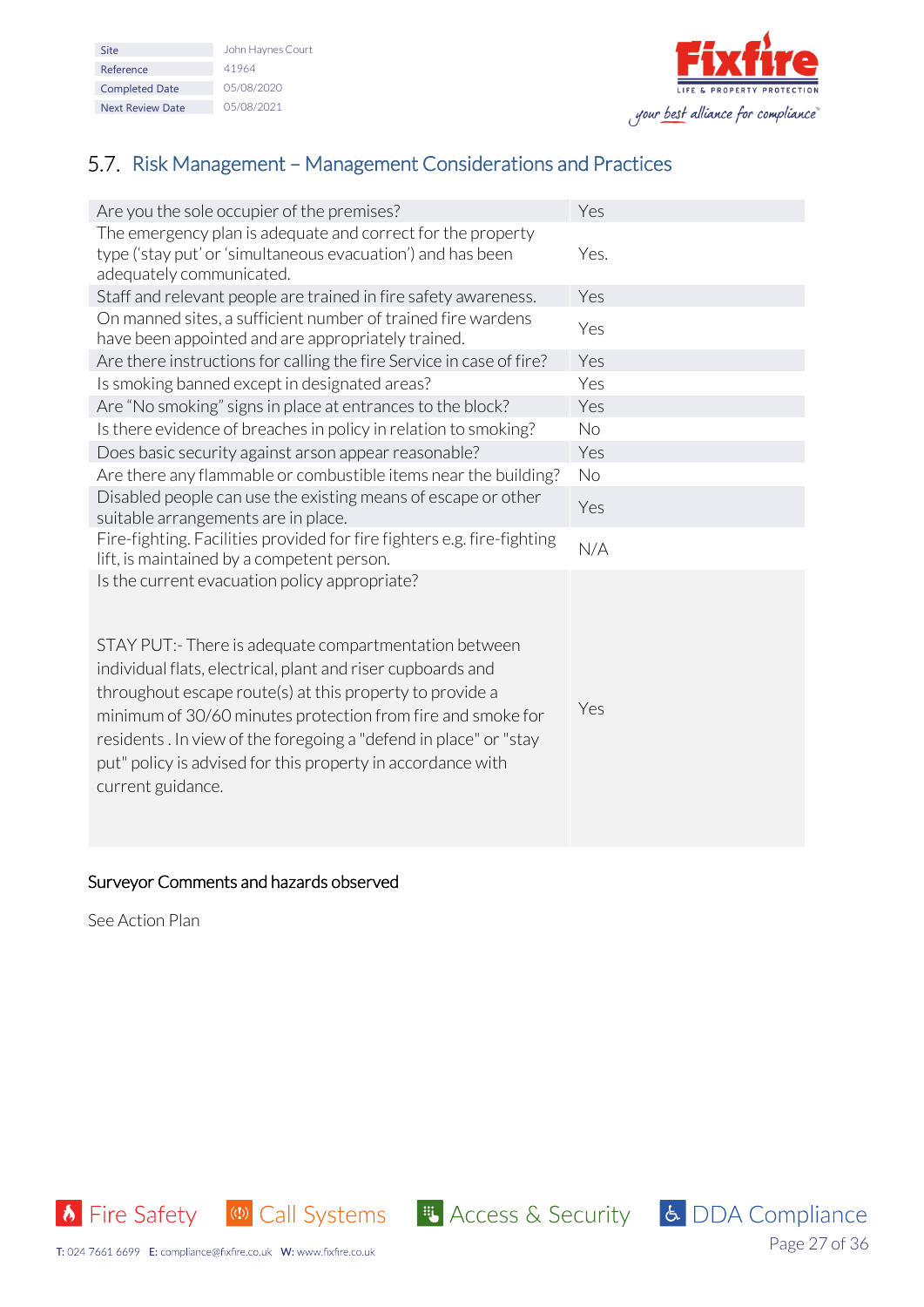| Site                    | John Haynes Court |
|-------------------------|-------------------|
| Reference               | 41964             |
| <b>Completed Date</b>   | 05/08/2020        |
| <b>Next Review Date</b> | 05/08/2021        |
|                         |                   |



## Staff Training - additional information:

Article 13 of the Regulatory Reform Fire Safety Order states - The responsible person must, where necessary –

- a) Take measures for fire-fighting in the premises, adapted to the nature of the activities carried on there and the size of the undertaking and of the premises concerned;
- b) Nominate competent persons to implement those measures and ensure that the number of such persons, their training and the equipment available to them are adequate, taking into account the size of, and the specific hazards involved in, the premises concerned.

Additionally, Article 21 states that where there are employees, they should be provided with adequate safety training.

## Fire Drill Evaluation

To make sure drill objectives have been met and employees have conducted themselves properly and effectively during the drill, the safety staff should observe the drill and evaluate it immediately following the event.

When evaluating fire drills, ask questions such as:

- Did your fire alarm activate properly?
- Did all employees hear the alarm?
- Did any voice communication system operate properly and were instructions audible?
- Did electro-magnetic locking devices release locked doors upon the fire alarm system signal?
- Did employees check work areas for fire?
- Did they close doors and windows (if applicable) before evacuating?
- Was equipment properly shutdown?
- Did all employees participate in the drill?
- Did employees carry out emergency duties properly?
- Did employees follow assigned evacuation routes?
- Were corridors and stairwells clear and unobstructed?
- Did any employees who need assistance evacuating get it?
- Did employees go directly to assembly areas after evacuating the building?
- Did someone check to make sure all employees were accounted for?

**b** Fire Safety (c) Call Systems  $\big|$  Access & Security

Page 28 of 36

& DDA Compliance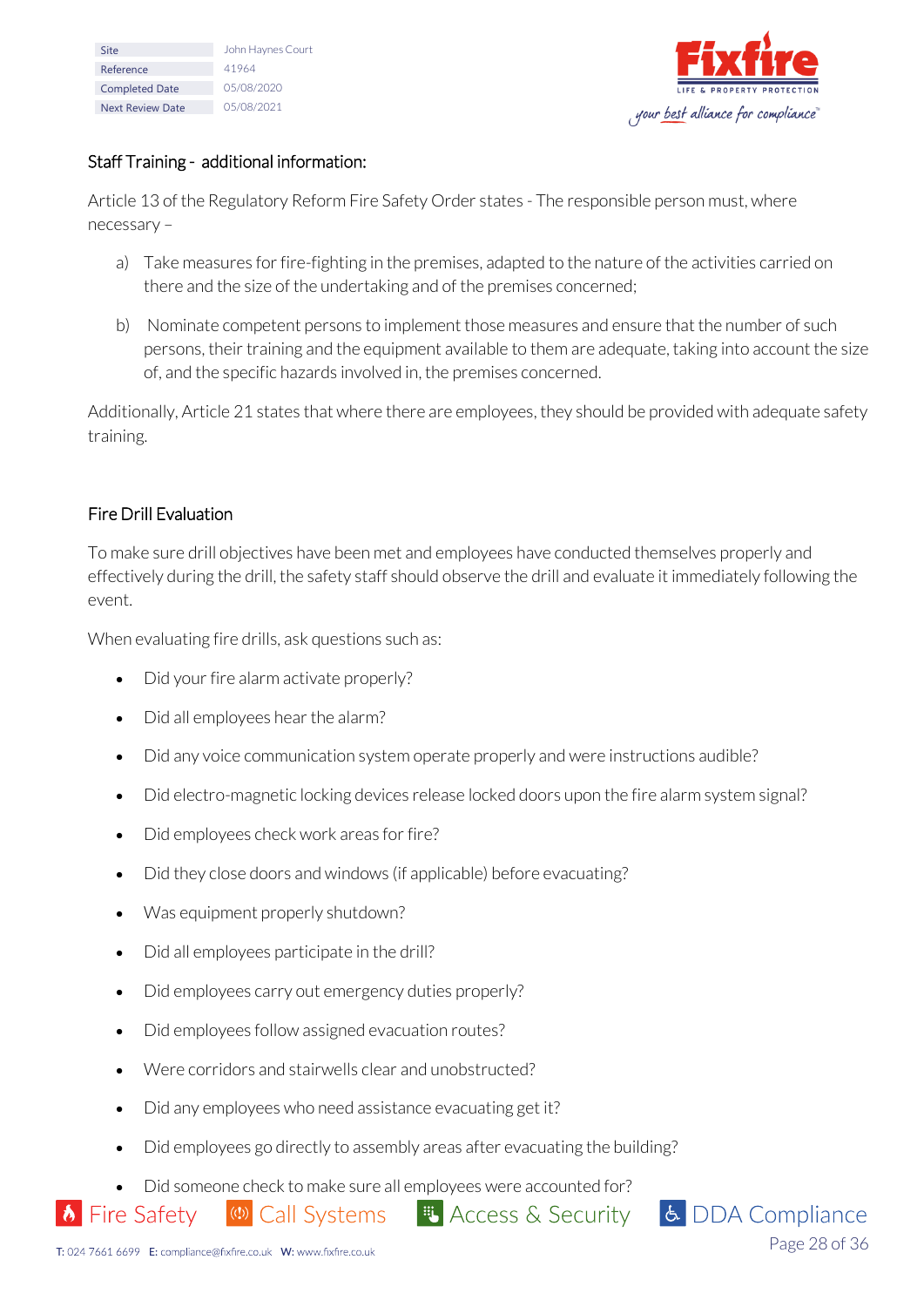| Site                    | John Haynes Court |
|-------------------------|-------------------|
| Reference               | 41964             |
| <b>Completed Date</b>   | 05/08/2020        |
| <b>Next Review Date</b> | 05/08/2021        |



Page 29 of 36

## Emergency Plan (Flats)

How people will be warned if there is a fire –

Smoke detector alarm or verbally.

It is strongly recommended that each flat has at least two smoke detectors, sited as near to the front door and bedrooms as possible.

Ensure that your smoke alarm works properly and that the battery is regularly changed.

If you find a fire in your flat –

Verbally raise the alarm by shouting 'FIRE'.

Call the Fire and Rescue Service by dialling 999.

Warn all persons in your flat and leave together.

Where possible turn off your cooker or oven if it is on.

Ensure you close all doors on the way out, particularly the front door.

Leave the immediate area and do not attempt to return to your flat until given permission by the Fire and Rescue Service.

Tackling a fire –

If a cooking pot or chip pan is involved:

1 Call the Fire and Rescue Service on 999 immediately.

2 Don't take risks.

3 Have a clear escape route.

4 Never move the pan.

5 Turn off the heat (if it's safe to do so).

6 Never use water on chip pan fires, as this will cause a fireball.

Do not try to put the fire out using a damp towel or fire blanket!

**8** Fire Safety (4) Call Systems | # Access & Security | & DDA Compliance

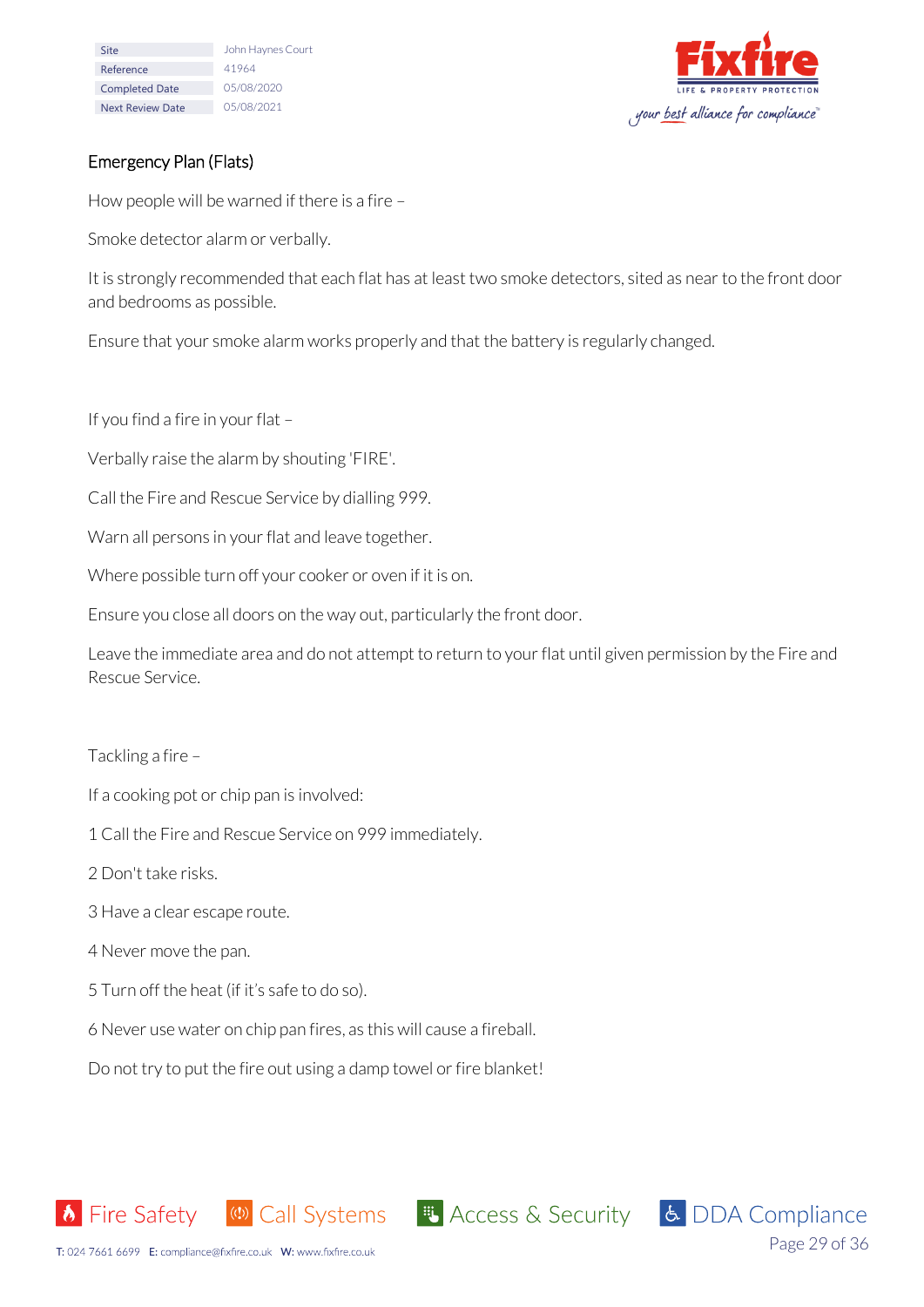| John Haynes Court |
|-------------------|
| 41964             |
| 05/08/2020        |
| 05/08/2021        |
|                   |



Hearing the alarm –

STAY PUT

On hearing an alarm:

Do not evacuate unless the fire directly affects your flat or you are instructed to leave by a member of the Fire and Rescue Service.

In most instances there will be no need for you to leave your flat, however if circumstances are such that you need to leave, the following actions will need to be taken:

Evacuate the building by the nearest available escape route or as directed by the Fire and Rescue Service.

If you have visitors, instruct them to follow you.

Always close doors behind you.

Do not put yourself at risk or cause delay.

Leave the building by the nearest available exit and move away from the building or to a specific location as directed by the Fire and Rescue Service.

How the fire and rescue service and any other services will be called and who will be responsible for doing this -

The person discovering the fire should call the Fire and Rescue Service by dialling 999.

The Fire Service Operator will ask you some questions - do not end the call until the Fire Service Operator has repeated the address to you and you are sure they have got it right.

What is on fire?

What is the address?

What is the nearest main road?

What town are you in?







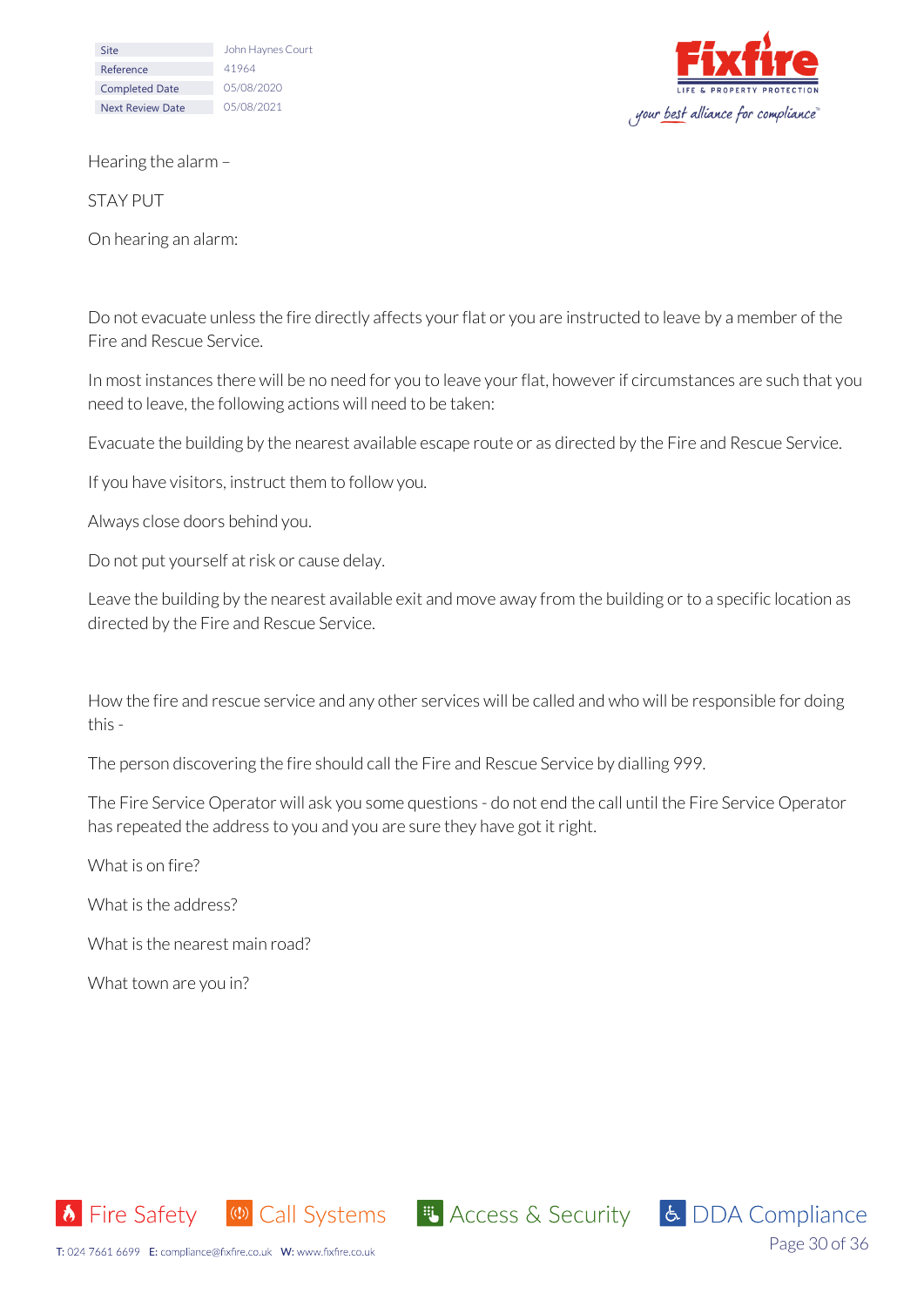| Site                    | John Haynes Court |
|-------------------------|-------------------|
| Reference               | 41964             |
| <b>Completed Date</b>   | 05/08/2020        |
| <b>Next Review Date</b> | 05/08/2021        |
|                         |                   |



Page 31 of 36

## Additional Information: Fire safety records:

There is no statutory requirement to maintain a Fire Safety Log Book, but Article 17 of the Regulatory Reform (Fire Safety) Order 2005 requires the 'responsible person' for premises to ensure that all fire safety facilities, equipment and devices are maintained in efficient working order and in good repair.

The Order also requires that tests, maintenance and safety training are capable of being audited to ensure they are being carried out.

Keeping up-to-date records of your fire risk assessment can help you effectively manage the fire strategy for your premises and demonstrate how you are complying with fire safety law.

Even if you do not have to record the fire risk assessment, it can be helpful to keep a record of any cooperation and exchange of information made between employers and other responsible people for future reference.

In larger and more complex premises, it is best to keep a dedicated record of all maintenance of fireprotection equipment and training (Fire Log book). The quality of records may also be regarded as a good indicator of the overall quality of the safety management structure.

Your records should be kept in a specified place on the premises (for example, in the management's office), and should include:

- details of any significant findings from the Fire Risk Assessment and any action taken see Part 1, Section 4.1);
- testing and checking of escape routes, including final exit locking mechanisms, such as panic devices, emergency exit devices and any electromagnetic devices;
- testing of fire-warning systems, including weekly alarm tests and periodic maintenance by a competent person;
- recording of false alarms;
- testing and maintenance of emergency lighting systems;

(c) Call Systems

- testing and maintenance of fire extinguishers, hose reels and fire blankets, etc.;
- if appropriate, testing and maintenance of other fire safety equipment such as fire suppression
- systems and smoke control systems:
- recording and training of relevant people and fire evacuation drills;
- planning, organising, policy and implementation, monitoring, audit and review;
- maintenance and audit of any systems that are provided to help the fire and rescue service;
- the arrangements in a large multi-occupied building for a co-ordinated emergency plan or overall control of the actions you or your staff should take if there is a fire; and

**E** Access & Security **& DDA Compliance** 

**b** Fire Safety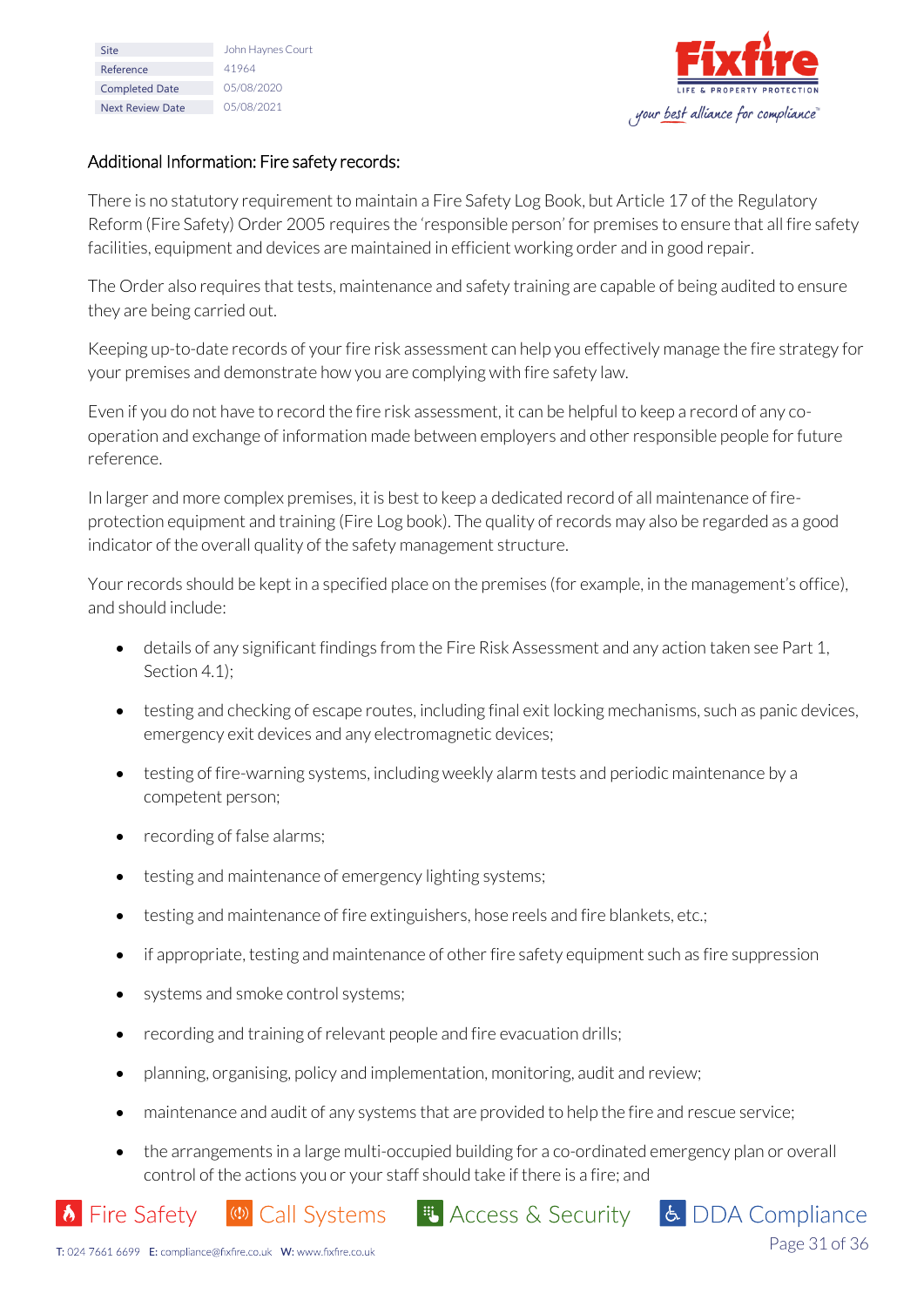| Site                    | John Haynes Court |
|-------------------------|-------------------|
| Reference               | 41964             |
| <b>Completed Date</b>   | 05/08/2020        |
| <b>Next Review Date</b> | 05/08/2021        |



- all alterations, tests, repairs and maintenance of fire safety systems, including passive systems such as fire doors.
- Other issues that you may wish to record include: the competence, qualifications and status of the persons responsible for carrying out inspections and tests;
- the results of periodic safety audits, reviews, inspections and tests, and any
- remedial action taken:
- all incidents and circumstances which had the potential to cause accidents and monitor subsequent remedial actions; and
- a record of the building use, the fire prevention and protection measures in place and high-risk areas.

You should ensure that no other management decisions or policies compromise safety.

Your documentation should be available for inspection by representatives of the enforcing authority.

More detailed advice is given in BS 5588-12.52





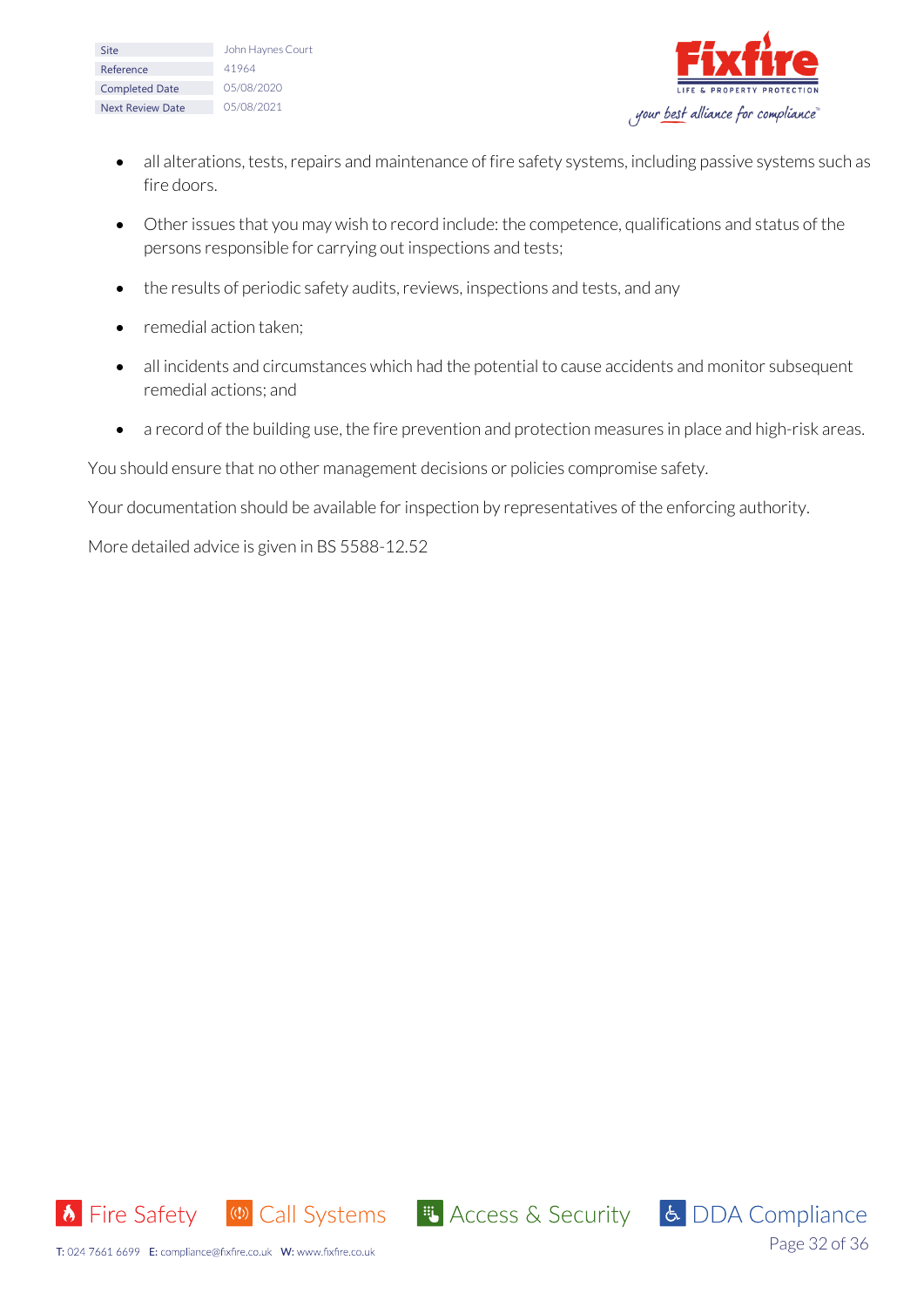| Site                    | John Haynes Court |
|-------------------------|-------------------|
| Reference               | 41964             |
| <b>Completed Date</b>   | 05/08/2020        |
| <b>Next Review Date</b> | 05/08/2021        |



## <span id="page-32-0"></span>5.8. Previous Incidents

| Have the premises been free from:                                      |     |
|------------------------------------------------------------------------|-----|
| Fires                                                                  | Yρς |
| Break-ins                                                              | Yes |
| Vandalism                                                              | Yρς |
| If not, state incidents, cost and measures taken to prevent recurrence |     |

| Have any recommendations been made following this risk<br>assessment? | Yes |
|-----------------------------------------------------------------------|-----|
| Do you need further specialist advice with this assessment?           | Nο  |
| Contact for advice                                                    |     |

See Section 4.2 for Action Plan



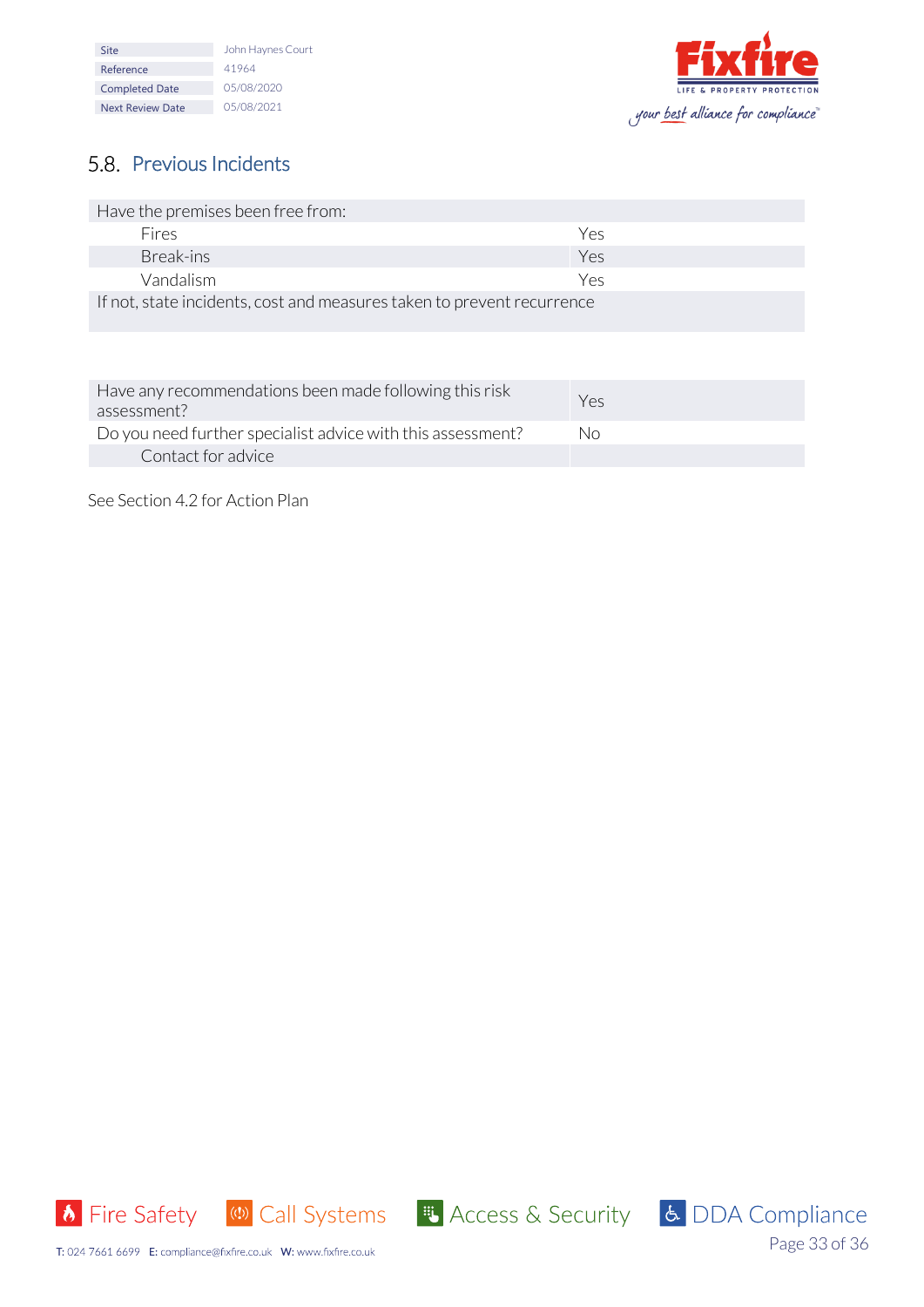| John Haynes Court |
|-------------------|
| 41964             |
| 05/08/2020        |
| 05/08/2021        |
|                   |



## <span id="page-33-0"></span>5.9. Fire Risk Assessment Review

The record of the risk assessment is a live document which must be reviewed to ensure it remains up to date.

Arrangements should be made to review the assessment regularly and whenever there is reason to suspect that it is no longer valid. Please refer to the Introduction in section 2 for further guidance regarding when a review may be required.

Records of reviews/audits of this risk assessment should be kept below:

| Date | Name of Reviewer | Actions/Comments |
|------|------------------|------------------|
|      |                  |                  |
|      |                  |                  |
|      |                  |                  |
|      |                  |                  |
|      |                  |                  |
|      |                  |                  |
|      |                  |                  |





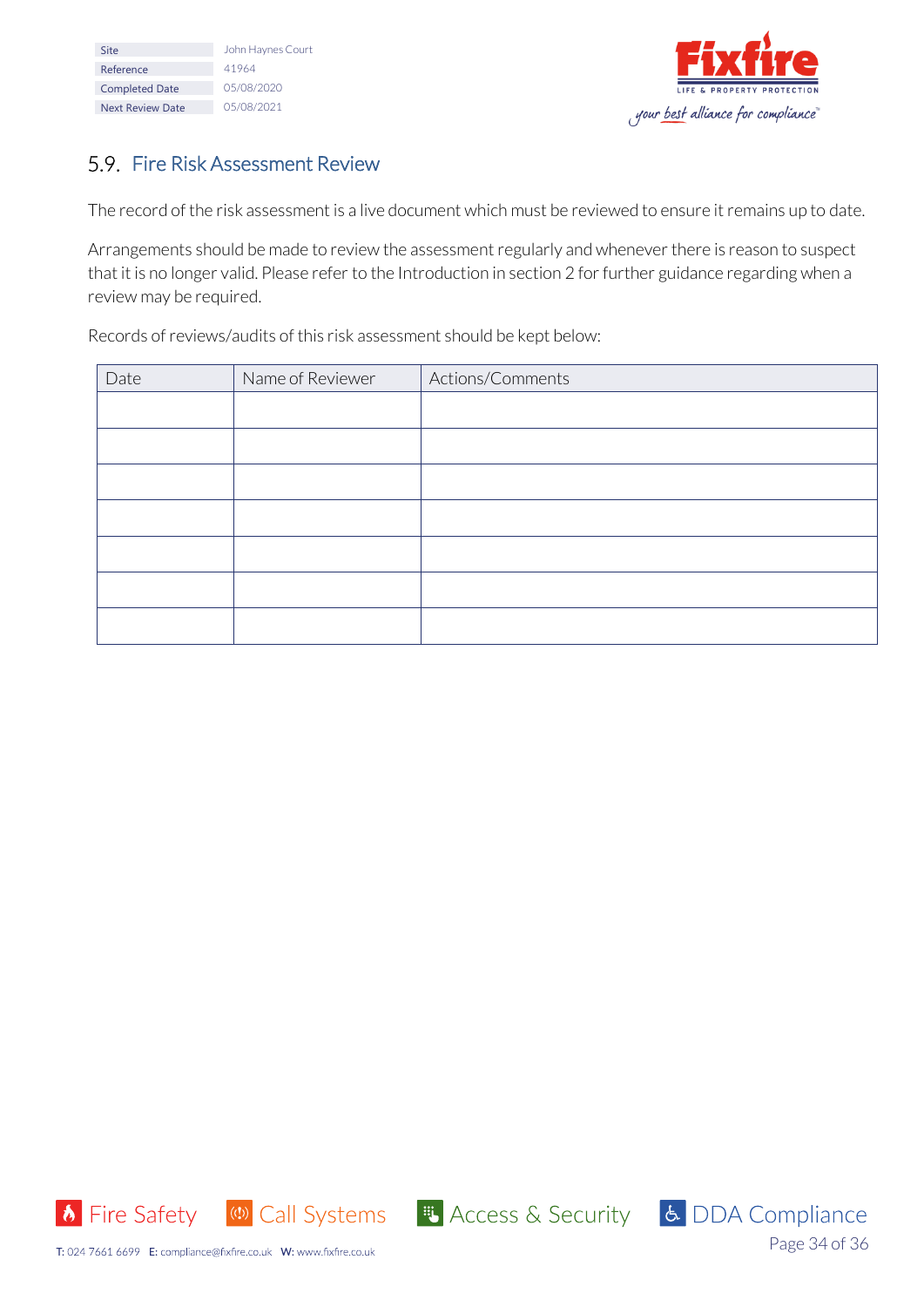| Site                    | John Haynes Court |
|-------------------------|-------------------|
| Reference               | 41964             |
| <b>Completed Date</b>   | 05/08/2020        |
| <b>Next Review Date</b> | 05/08/2021        |



# <span id="page-34-0"></span>Appendices

## <span id="page-34-1"></span>6.1. Appendix A

| Sign                | Meaning: as viewed from in front of the sign                                                                                                                                                                                                                         | Examples of locations                                                                                                                                                                           |  |
|---------------------|----------------------------------------------------------------------------------------------------------------------------------------------------------------------------------------------------------------------------------------------------------------------|-------------------------------------------------------------------------------------------------------------------------------------------------------------------------------------------------|--|
| Exi<br><b>Fire</b>  | Progress down to the right (indicating<br>1.<br>change of level)                                                                                                                                                                                                     | On wall or suspended at head of<br>1.<br>stairs or ramp<br>On half landing wall of stairs<br>2.<br>Suspended at change of level                                                                 |  |
| <u>Exit</u><br>Fire | 1.<br>Progress down to the right (indicating<br>change of level)<br>2.<br>Progress forward and across to the right<br>from here (when suspended within an open<br>area                                                                                               | On wall or suspended at head of<br>1.<br>stairs or ramp<br>2.<br>On half landing wall of stairs<br>3.<br>Suspended at change of level<br>Suspended in open areas<br>4.                          |  |
| Exit                | Progress down to the left (indicating change<br>1.<br>of level)                                                                                                                                                                                                      | 1.<br>On wall or suspended at head of<br>stairs or ramp<br>On half landing wall of stairs<br>2.<br>3.<br>Suspended at change of level                                                           |  |
|                     | Progress up to the left (indicating a change<br>1.<br>of level)                                                                                                                                                                                                      | On wall or suspended at head of<br>1.<br>stairs or ramp<br>2.<br>On half landing wall of stairs<br>3.<br>Suspended at change of level<br>4.<br>Suspended in open areas                          |  |
| Exit<br>Fire        | Progress forward from here (indicating<br>1.<br>direction of travel)<br>2.<br>Progress forward and through from here<br>when sign is sited above a door (indicating<br>direction of travel<br>3.<br>Progress forward and up from here<br>(indicating change of level | Suspended in corridor leading to<br>1.<br>door<br>2.<br>Suspended in front of door<br>3.<br>Positioned above door<br>Suspended in open areas<br>4.<br>5.<br>Suspended at foot of stairs or ramp |  |





**W** Access & Security